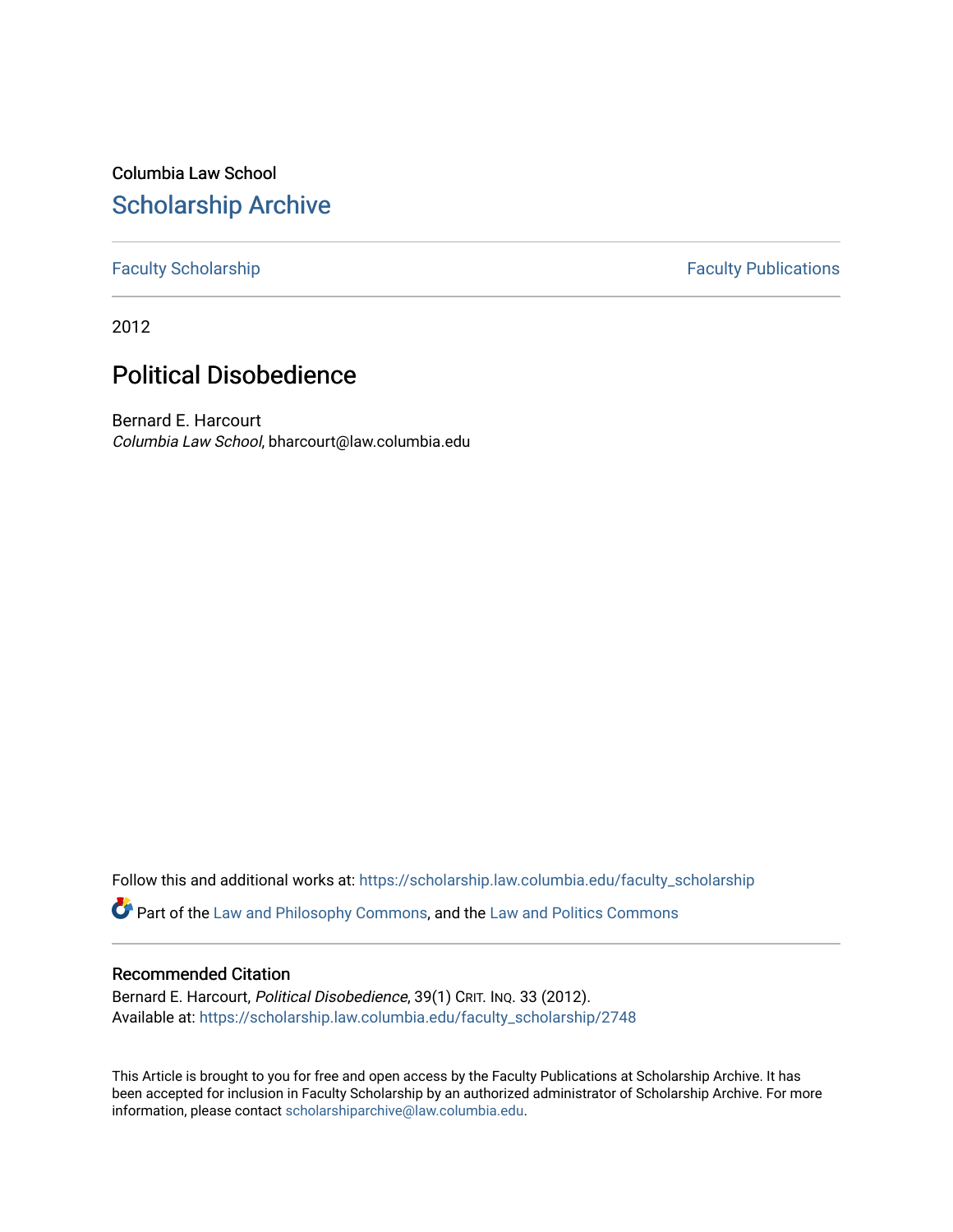# Political Disobedience

# Bernard E. Harcourt

The political phenomenon that was born in Zuccotti Park in the fall of 2011 and spread rapidly across the nation and abroad immediately challenged our vocabulary, our grammar, our political categories—in short, our very language of politics. Although it was quickly apparent that a political paradigm shift had taken place before our eyes, it was hard to discern what Occupy Wall Street really represented, politically. It is time to begin to name this phenomenon and in naming to better understand it. So let me propose a term: *political disobedience*.

Occupy Wall Street is best understood, I would suggest, as a new form of *political* as opposed to *civil* disobedience that fundamentally rejects the political and ideological landscape that has dominated our collective imagination in this country since before the cold war. Civil disobedience accepts the legitimacy of the political structure and of our political institutions but resists the moral authority of the resulting laws. It is "civil" in its disobedience—civil in the etymological sense of taking place within a shared political community, within the classical Latin framework of *cıvılitas*, within an art of civil government. Civil disobedience accepts the verdict and condemnation that the civilly disobedient bring upon them-

It's been truly inspiring to work with Tom Mitchell, Mick Taussig, and Alan Thomas on this project on the Occupy movement. It has also been an honor and pleasure to work closely with Tom Durkin on legal and political matters growing out of the Occupy movement. I've learned tremendously from my brilliant, politically disobedient graduate students, especially Chris Berk, Kyla Bourne, Greg Goodman, Irami Osei-Frimpong, Jeremy Siegman, and Kailash Srinivasan. Special thanks to Simon Critchley, Steven Lukes, Arien Mack, Micah Philbrook, Alexander de la Paz, Mia Ruyter, Renata Salecl, David Showalter, Scott Sundby, Jamieson Webster, and Cornel West for conversations and inspiration, and again to Chris Berk for sharing his field notes.

*Critical Inquiry* 39 (Autumn 2012)

<sup>©</sup> 2012 by The University of Chicago. 0093-1896/12/3901-0003\$10.00. All rights reserved.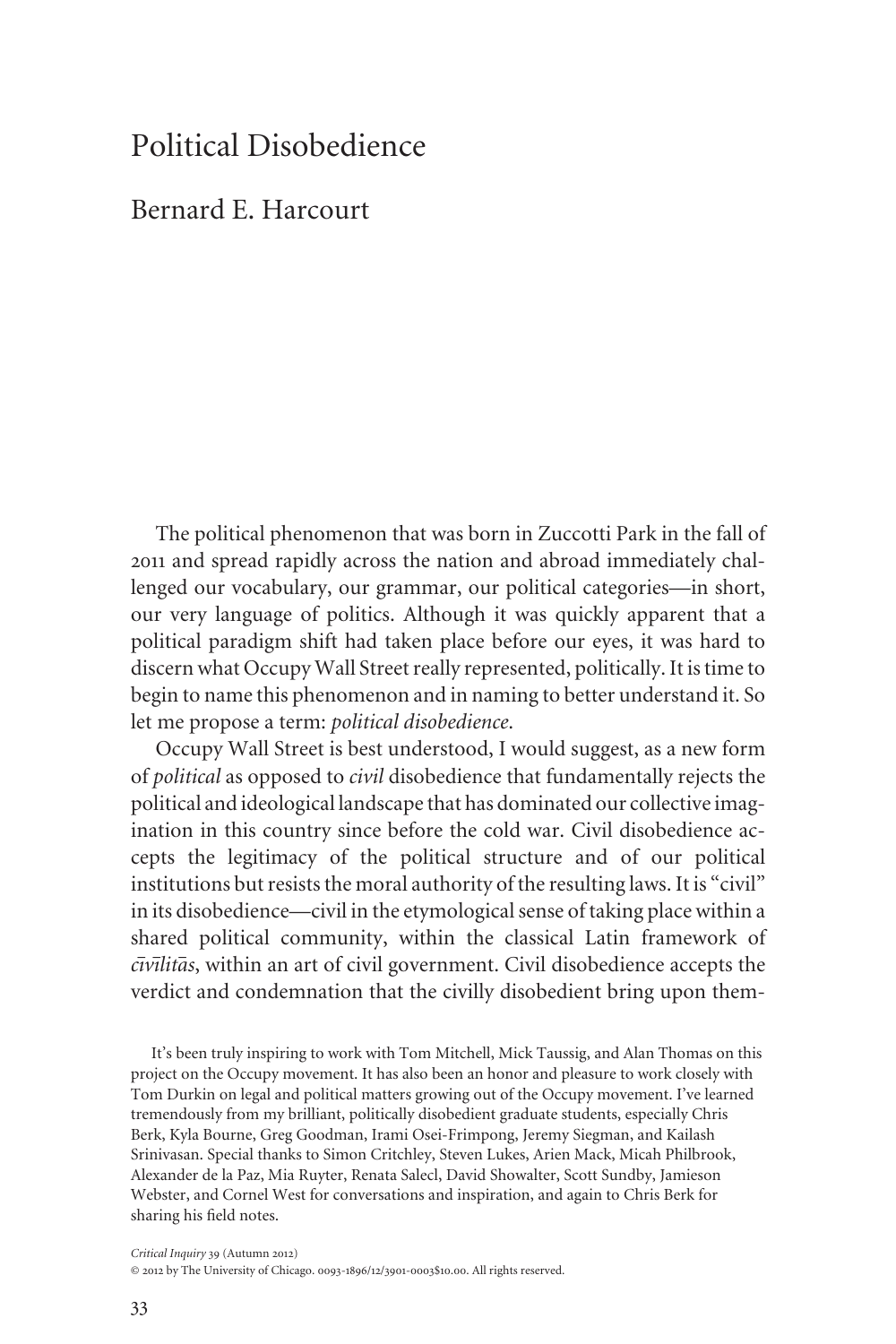selves. It respects the legal norm at the very moment of resistance and places itself under the sanction of that norm. If it resists the legal sanction that it itself entails, it is, in effect, no longer truly civil disobedience. As Martin Luther King, Jr. wrote in "Letter from Birmingham City Jail," "an individual who breaks a law that conscience tells him is unjust, and willingly *accepts the penalty* by staying in jail to arouse the conscience of the community over its injustice, is in reality expressing *the very highest respect for law*."<sup>1</sup> Civil disobedience does not aim to displace the law-making institutions or the structure of legal governance but rather to challenge the governing laws by demonstrating their injustice.

Political disobedience, by contrast, resists the very way in which we are governed. It rejects the idea of honoring or expressing the "highest respect for law." It refuses to willingly accept the sanctions meted out by the legal and political system. It challenges the conventional way that political governance takes place, that laws are enforced. It turns its back on the political institutions and actors who govern us all. It resists the structure of partisan politics, the traditional demand for policy reforms, the call for party identification, and, beyond that, the very ideologies that have dominated the postwar period.

Occupy Wall Street was politically disobedient in precisely this sense: it disobeyed not only our civil structure of laws and political institutions but politics *writ large*. The Occupy movement rejected conventional political rationality, discourse, and strategies. It did not lobby Congress. It defied the party system. It refused to align or identify itself along traditional lines. It refused even to formulate a reform agenda or to endorse the platform of any existing political group. Defying convention, it embraced the idea of being leaderless and adopted rhizomic, nonhierarchical governing structures. And it turned its back on conventional political ideologies. Occupy Wall Street was politically disobedient to the core; it even resisted attempts to be categorized. The Occupy movement confounded our traditional understandings and predictable political categories.

Those who incessantly wanted to gift a reasonable set of demands to the movement—sympathizers and fellow travelers like Paul Krugman or

1. Martin Luther King, Jr., "Letter from Birmingham City Jail (1963)," *A Testament of Hope: The Essential Writings and Speeches of Martin Luther King, Jr.,* ed. James Melvin Washington (San Francisco, 1986), p. 294; emphasis added.

BERNARD E. HARCOURT is the Julius Kreeger Professor of Law and Criminology and professor and chairman of the Department of Political Science at the University of Chicago.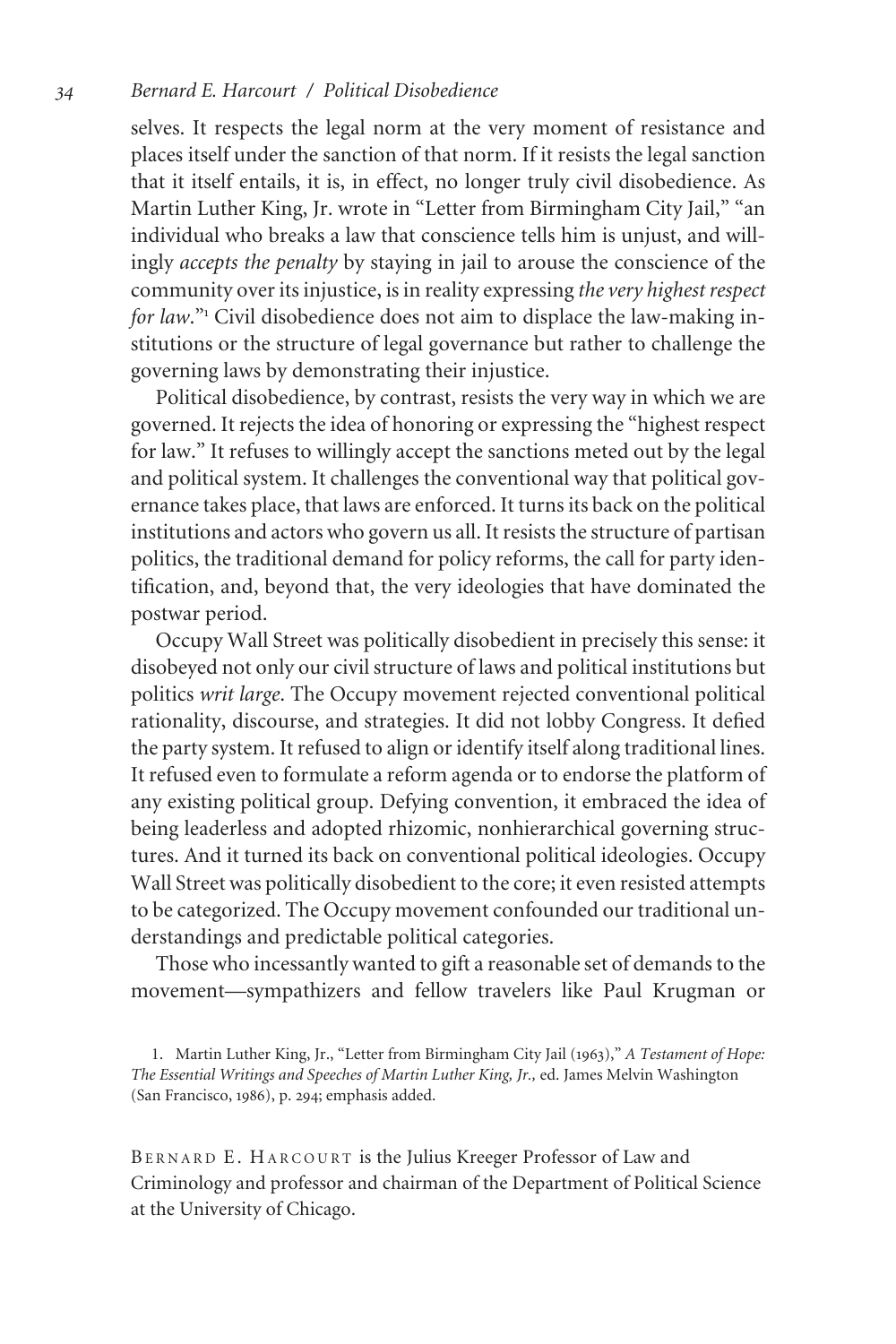Nicholas Kristof—showed good will and generosity but failed to understand that the Occupy movement was precisely about disobeying that kind of conventional political maneuver. The strategy instead, as Occupy Wall Street reported on its website, was to generate "a general assembly in every backyard" and "on every street corner"; to give birth to new spaces of occupation that open possibilities for new ideas, tactics, and forms of resistance; and to allow for occupations that generate possibilities without imposing ideologies.

In resolutely resisting, Occupy Wall Street liberated itself from imposed stereotypes and projections and from others' prejudgments—from the tyranny of facile solutions and narrow-minded policy talk. It ambiguated, deliberately and incessantly, so as not to be pinned down or dismissed. This was captured neatly in an article penned by three members of the economics working group at Occupy London and published in the *Financial Times* in January 2012—of all places. And that's the point:

Fans of Friedrich von Hayek may be surprised to learn that the Austrian economist is the talk of Occupy London. Hayek's observation that distributed intelligence in a voluntary co-operative is a hallmark of real economy rings true beneath the bells of St Paul's. Occupy is often criticised for not having a single message but that misses the point: we are committed to incorporating different preferences before coming up with policies. In this sense, it could be said we work more like a market than the corporate boardroom or lobbyist-loaded politics—our ideas are radical but also just and democratically decided.<sup>3</sup>

This desire to ambiguate and refusal to articulate policy demands or even a single, unified message went hand in hand with a rejection of the wornout ideologies of the cold war—with a recognition that those very ideologies played right into the hands of the financial, economic, and political elites, that they served to redistribute massive wealth over the past forty years and concentrate it at the top. The ideologies themselves enabled rather than resisted the disproportionate accumulation of capital.

In this sense, those who persistently wanted to push conventional political ideologies onto the Occupy movement—fellow travelers like Slavoj Žižek or Raymond Lotta of the Revolutionary Communist Party—also missed the central point of the resistance. When Žižek complained in Au-

<sup>2.</sup> Quoted in "Occupywallst.org," *occupymediawiki.org*, 99.occupymediawiki.org/wiki/ Occupywallst.org

<sup>3.</sup> David Dewhurst, Peter Dombi, and Naomi Colvin, "How Hayek Helped Us to Find Capitalism's Flaws," *Financial Times*, 25 Jan. 2012, www.ft.com/cms/s/0/89d242b0-4687-11e1 -89a8-00144feabdc0.html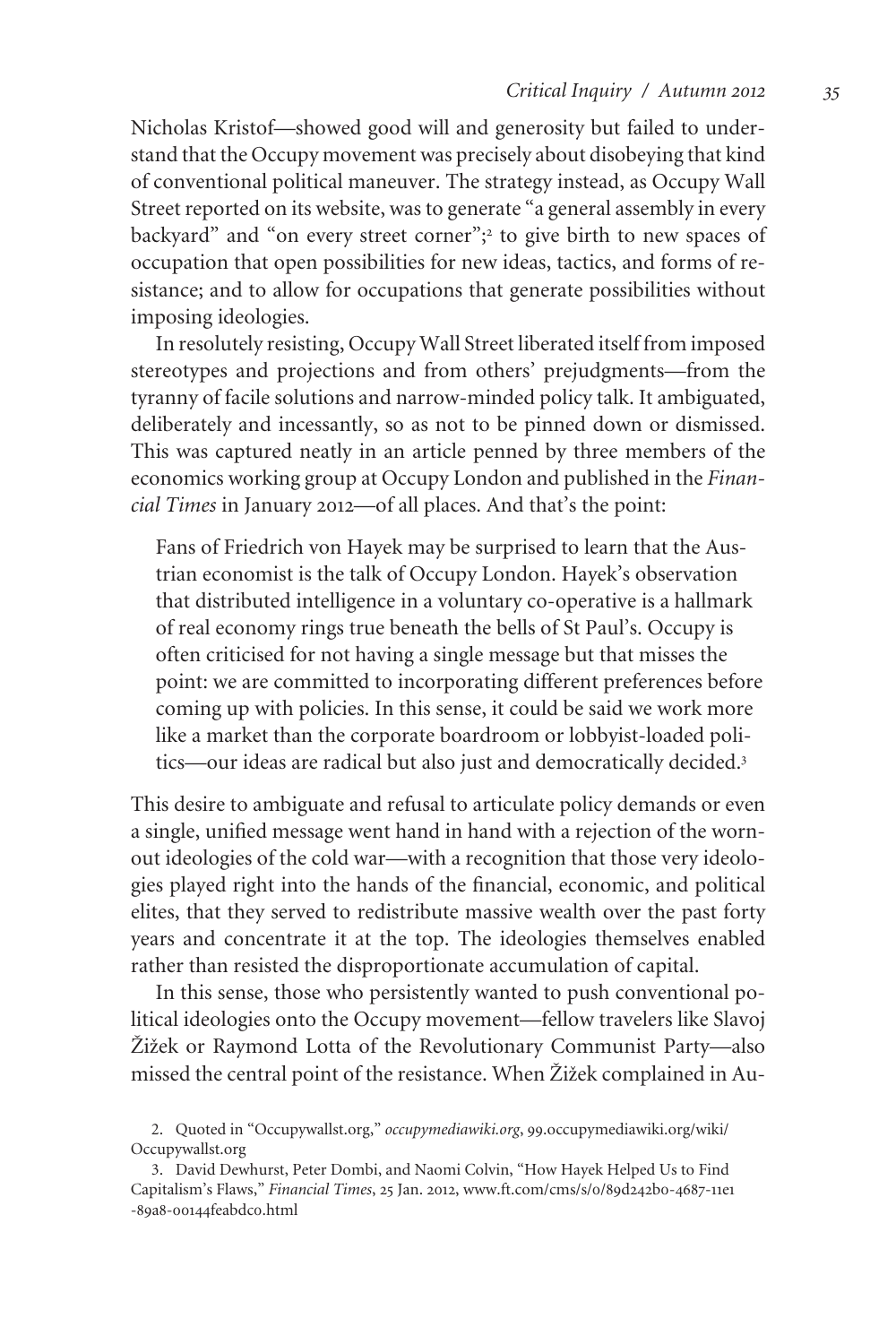gust 2011 in the *London Review of Books*, referring to the London riots, that we have entered a "post-ideological era" where "opposition to the system can no longer articulate itself in the form of a realistic alternative, or even as a utopian project, but can only take the shape of a meaningless outburst,"<sup>4</sup> he failed to understand that many of the emerging protests around the world—especially the Occupy movement—*are precisely about resisting the old ideologies*. It's not that the resisters could not articulate those ideologies or any utopian projects or a coherent set of political maxims. It's that they are actively resisting them; they are being *politically disobedient*. And when Žižek declared a few months later at Zuccotti Park "that our basic message" is "what social organization can replace capitalism?"<sup>5</sup> again, he missed a central axis of this new form of political resistance.

One way to understand the Occupy movement is to see it as a refusal to engage these sorts of worn-out ideological debates rooted in the cold war. The point is that those tired ideological divides—with the Chicago Boys at one end and the Maoists at the other—merely served as a tool in this country for the financial and political elite. The ploy, in the United States, was to demonize the specter of a controlled economy (that of the former Soviet Union or China, for example) in order to prop up the illusion of a free market and to legitimize the dream of less regulation—of what was euphemistically called deregulation. By reinvigorating the fantasy of laissez-faire, the financial and political architects of our economy over the past four plus decades—both Republicans and Democrats—were able to disguise massive redistribution to the top by claiming they were simply "deregulating," when all along they were actually *reregulating* to the benefit of their largest campaign donors.

This ideological fog blinded the American people to the pervasive regulatory mechanisms that inevitably organize a colossal late-modern economy and that necessarily distribute wealth throughout society—and, in this country, that quietly redistributed massive amounts of resources to the wealthiest elites. A central point of the Occupy movement is that it takes *both* a big government *and* the neoliberal illusion of free markets to achieve such massive redistribution. And if one looks closely at the tattered posters that lined Zuccotti Park, it is clear that the voices of protest challenged *both* sides of the ideological divide. Many voices were intensely antigovernment. Many stridently opposed big government—while others challenged the free market. This was captured neatly in one of my favorite

<sup>4.</sup> Slavoj Žižek, "Shoplifters of the World Unite," *London Review of Books,* 19 Aug. 2011, www.lrb.co.uk/2011/08/19/slavoj-zizek/shoplifters-of-the-world-unite

<sup>5.</sup> Žižek, "Slavoj Žižek Speaks at Occupy Wall Street: Transcript," *Impose Magazine*, www.imposemagazine.com/bytes/slavoj-zizek-at-occupy-wall-street-transcript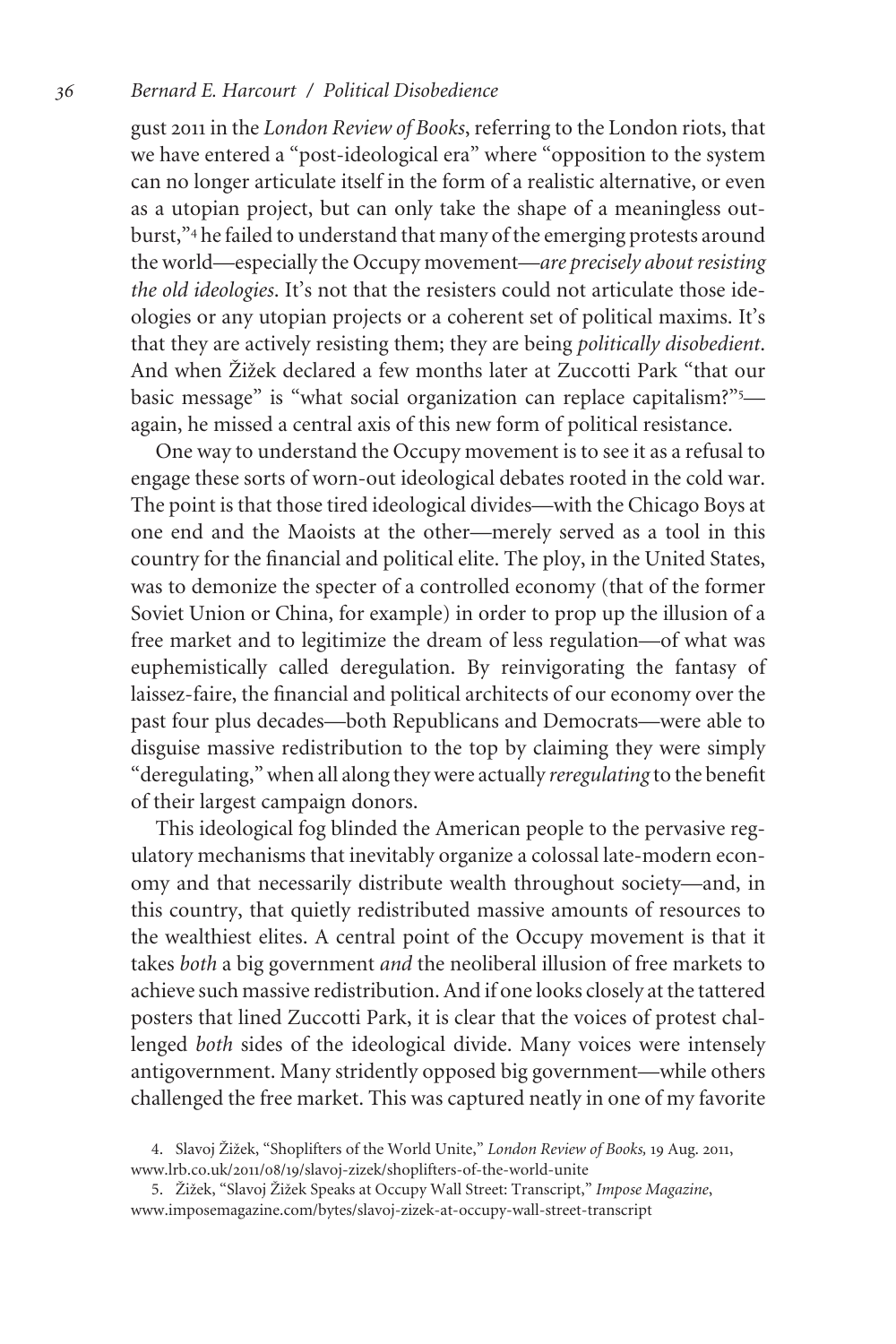posters from Zuccotti Park in October 2011, which read: "I don't need sex. I get fucked by the government every day!" That is not progovernment, nor pro-big-government. It is not Keynesian, nor socialist—but at the same time, it is physically *occupying* Wall Street.

On this reading, Occupy Wall Street took to task both of the worn-out cold war ideologies. And for good reason. The semantic games had devastating effects. As Douglas Massey minutely documents, after decades of improvement the income gap between the richest and poorest in this country has dramatically widened since the 1970s, resulting in what social scientists now refer to as the U-curve of increasing inequality.<sup>6</sup> Recent reports from the Census Bureau confirm this, with evidence in September 2011—when Occupy Wall Street hatched—that "the number of Americans living below the official poverty line, 46.2 million people, was the highest number in the 52 years the bureau has been publishing figures on it."7 Today, 27 percent of African Americans and 26 percent of Hispanics in this country—more than one in four—live in poverty.<sup>8</sup> Moreover, one in nine African American men between the ages of twenty and thirty-four are incarcerated. The level of inequality has grown so much in this country that "the 400 wealthiest Americans have a greater combined net worth than the bottom 150 million Americans," and "the top 1 percent of Americans possess more wealth than the entire bottom 90 percent"; under President George W. Bush's expansion years, 2002 to 2007, "65 percent of economic gains went to the richest 1 percent."<sup>9</sup>

These outcomes pushed so many across the nation to a new form of political disobedience. It is, I believe, a type of resistance to politics along multiple dimensions—a resistance to making policy demands, to playing the political game, to partisan politics, to old-fashioned ideology. It bears a family resemblance to what Michel Foucault referred to as *critique*, resistance to being governed in this manner or what he dubbed "voluntary insubordination" or, better yet, as a word play on the famous expression of Etienne de la Boétie, "voluntary unservitude." What critique calls for, Foucault suggested, is "*inservitude volontaire*"—*voluntary inservitude* (using the negative or privative force of the Latin prefix *in*) or *voluntary unservi-*

6. See Douglas S. Massey, *Categorically Unequal: The American Stratification System* (New York, 2008).

7. Sabrina Tavernise, "Soaring Poverty Casts Spotlight on 'Lost Decade,'" *New York Times*, 13 Sept. 2011, www.nytimes.com/2011/09/14/us/14census.html? $r=2$ &scp=1&sq=poverty %20levels&st=cse

8. See ibid.

9. Nicholas Kristof, "America's 'Primal Scream,'" *New York Times*, 15 Oct. 2011, www.nytimes.com/2011/10/16/opinion/sunday/kristof-americas-primal-scream.html?\_r  $18$ ref $=$ nicholasdkristof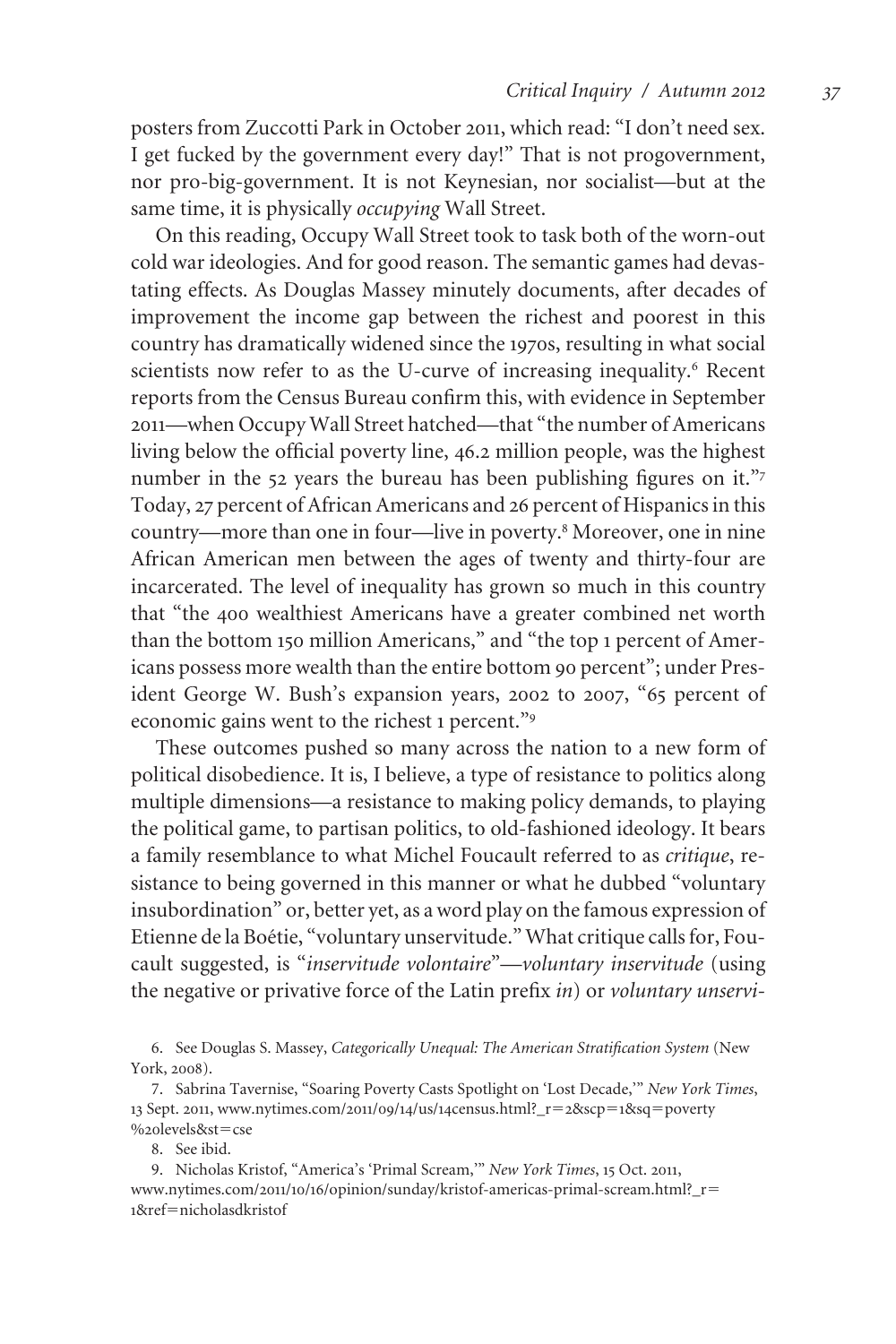*tude*(using the negative force of the Old English prefix *un*).<sup>10</sup> By this, I take it, Foucault had in mind the idea of resistance to being governed—or, more precisely, to being governed *in this or that way*. 11

#### **A Leaderless Movement**

Occupy Wall Street claims to be a "leaderless" movement.<sup>12</sup> This is one of the most controversial aspects of the movement and the source of much criticism—even among friends and fellow travelers. Some Occupy members suggest that the movement is not so much leaderless as leaderful that everyone in the Occupy movement is a leader. That's a charming move, but the essential point of course is that there is a horizontal, nonhierarchical, and rhizomic quality to the leadership rather than a vertical hierarchy, a party vanguard, or elected or self-proclaimed leaders.

The most frequent objection to this leaderless model is that it simply paralyzes political action and leads nowhere. Žižek gave expression to this complaint with regard to the resistance movement in Greece when he wrote:

In Greece, the protest movement displays the limits of self-organisation: protesters sustain a space of egalitarian freedom with no central authority to regulate it, a public space where all are allotted the same amount of time to speak and so on. When the protesters started to debate what to do next, how to move beyond mere protest, the majority consensus was that what was needed was not a new party or a direct attempt to take state power, but a movement whose aim is to exert pressure on political parties. This is clearly not enough to impose a reorganisation of social life. To do that, one needs a strong body able to reach quick decisions and to implement them with all necessary harshness.<sup>13</sup>

Žižek's call for "a strong body" that acts with "all necessary harshness" is, of course, the complete antithesis of a leaderless resistance movement—far more reminiscent of a Leninist vanguard party. It is a stark contrast indeed.

It is worth emphasizing, though, that the notion of a leaderless movement may open possibilities—rather than close them. It may serve to resist the crystallization of hierarchy and domination that so often occurs with entrenched power, even well intentioned. There is another passage from

13. Žižek, "Shoplifters of the World Unite."

<sup>10.</sup> Michel Foucault, "Qu'est-ce que la critique?" *Bulletin de la Société Française de Philosophie* 84 (Apr.–Jun. 1990): 39; my trans.

<sup>11.</sup> See ibid*.,* p. 38; my trans.

<sup>12.</sup> *OccupyWallStreet*, occupywallst.org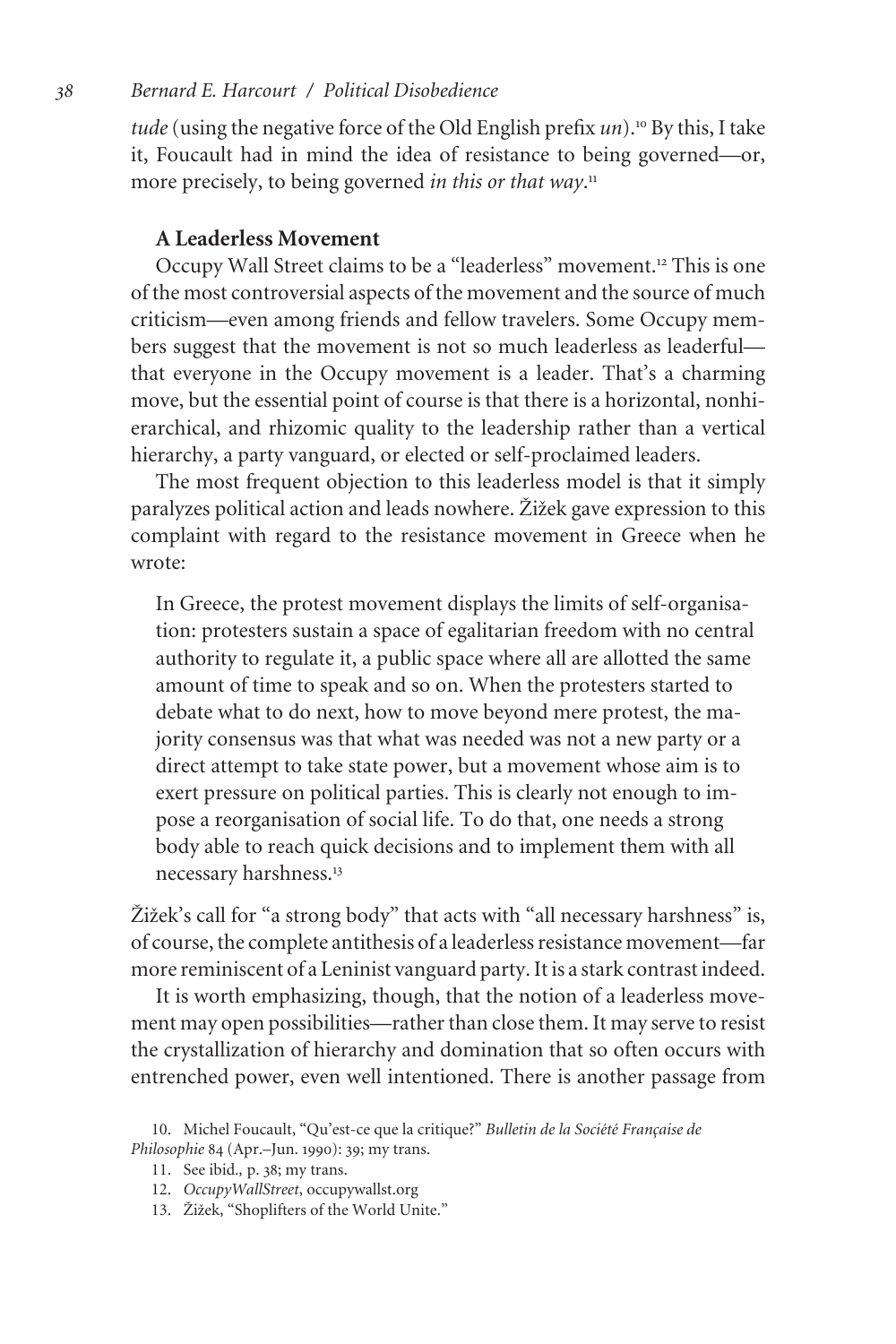Foucault that is useful here. It is from an interview in the late 1970s. When asked whether, after critique, there is "a stage at which we might propose something," Foucault responded: "My position is that it is not up to us to propose. As soon as one 'proposes'—one proposes a vocabulary, an ideology, which can only have effects of domination.... These effects of domination will return and we shall have other ideologies, functioning in the same way. It is simply in the struggle itself and through it that positive conditions emerge." It is only by open contestation and struggle that, "in the end," Foucault suggested, "possibilities open up."<sup>14</sup>

And it certainly seems that possibilities did open up. The Americas are now engaged in conversation, debate, and soul-searching about inequality and income distribution that were almost nonexistent—under identical economic conditions—in the months prior to the Zuccotti Park occupation. By eschewing old-fashioned partisan politics and ideological debates, new conversations arose—the product, I believe, of this new paradigm of leaderless occupation. Its impact has already been felt, not only on political discourse in the United States today, but also on politics on the ground. It is telling that as soon as the alter-G8 invitation went out— "IN THE TRADITION OF THE CHICAGO 8. #OCCUPYCHICAGO. MAY 1—BRING TENT"<sup>15</sup>—the entire 2012 G8 summit meeting was swiftly moved to Camp David.

Some critics contend that there are de facto leaders in the Occupy movement, such as those who can tweet for Occupy or participate in important committees. Occupy members tend to respond that the committee structure is open to anyone and that leadership positions at general assemblies or for social media rotate constantly. My sense here, though, is that this argument is beside the point. The issue is not whether the Occupy movement achieves perfection—complete leaderlessness—but rather that it embraces an *aspiration* toward the goal of avoiding leaders. The effort to be leaderless, I take it, is a constant struggle. There will always be a tendency toward leadership in political movements. The important point here is not that the movement achieves perfect leaderlessness but that it strives for it.

Interestingly, there are features of Occupy Wall Street—some internal structural elements—that seem to promote the goal. The apparatus of general assemblies, human microphones, and hand signals contribute,

<sup>14.</sup> Foucault, interview by David Cooper et al., trans. Alan Sheridan, *Politics, Philosophy, Culture: Interviews and Other Writings*, *1977–1984,* trans. Sheridan et al., ed. Lawrence D. Kritzman (New York, 1988), p. 197.

<sup>15.</sup> Culture Jammers HQ, "Tactical Briefing #25: Showdown in Chicago," *Adbusters* blog, 25 Jan. 2012, www.adbusters.org/blogs/adbusters-blog/tactical-briefing-25.html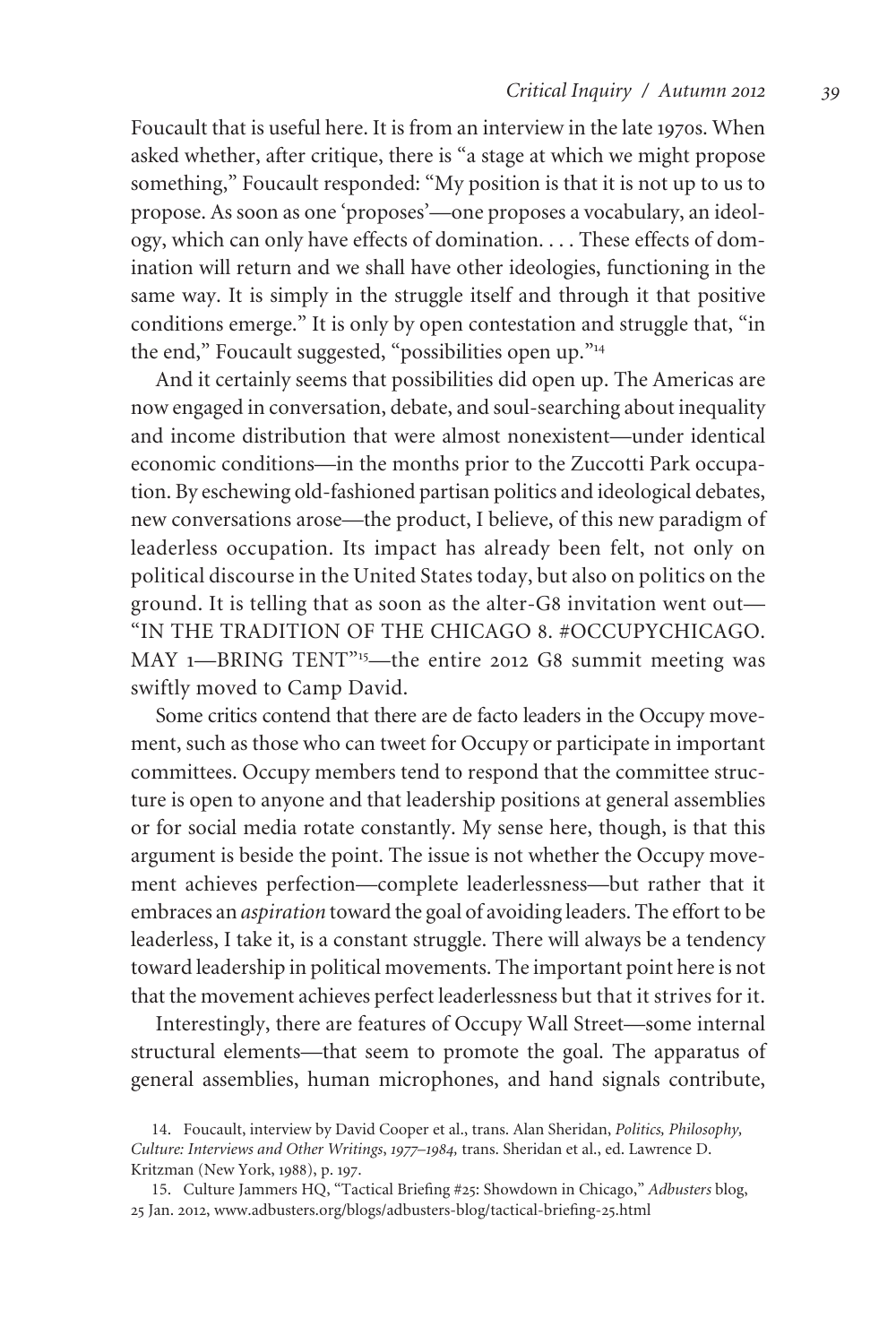perhaps unwittingly, to the effort. The "human mic," for instance—as a form of expression, communication, and amplification—has the effect of undermining leadership. The human mic interrupts charisma. It's like live translation; the speaker can only utter five to eight words before having to shut up, while the assembled masses repeat. The effect is to defuse oratory momentum—or to render it numbingly repetitive. It also forces the assembled masses to utter words and arguments that they may not agree with—which has the effect of slowing down political momentum and undermining the consolidation of leadership.<sup>16</sup>

### **Refusing to Play the Game**

Another contentious aspect of the movement has been its resistance to formulate demands or to coalesce behind a single, unified message. "Where the movement falters," Nicholas Kristof writes in the *New York Times*, "is in its demands: It doesn't really have any."<sup>17</sup> Or as another journalist writes, "unless and until this anger is channeled into something that catalyzes a policy debate, it is not particularly newsworthy."<sup>18</sup>

Here too, the Occupy movement has been disobedient. It has deliberately resisted what we might call the privilege of choice. Choice—especially rational and calculated choice—is a hallmark of these late modern times. As Renata Salecl poignantly observes in her book *Choice*, the privilege of choice runs deep:

From the late seventeenth century on, the Enlightenment project promoted the idea of choice—giving rise to our modern conceptions of political freedom, the relationship between mind and body, lover and loved, child and parent. And capitalism, of course, has encouraged not only the idea of consumer choice but also the ideology of the selfmade man, which allowed the individual to start seeing his own life as a series of options and possible transformations.<sup>19</sup>

16. For an interesting discussion of the human mic along these lines, see Michael Greenberg, "In Zuccotti Park," *New York Review of Books*, 13 Oct. 2011, www.nybooks .com/articles/archives/2011/nov/10/zuccotti-park/?pagination=false

17. Kristof, "The Bankers and the Revolutionaries," *New York Times*, 1 Oct. 2011, www.nytimes.com/2011/10/02/opinion/sunday/kristof-the-bankers-and-the-revolutionaries .html

18. Quoted in Arthur S. Brisbane, "Occupy Wall Street: How Should It Be Covered Now?" *New York Times*, 4 Nov. 2011, publiceditor.blogs.nytimes.com/2011/11/04/occupy-wall-street -how-should-it-be-covered-now/?scp=1&sq=occupy%20public%20editor&st=cse

19. Renata Salecl, *Choice* (London, 2010)*,* p. 19.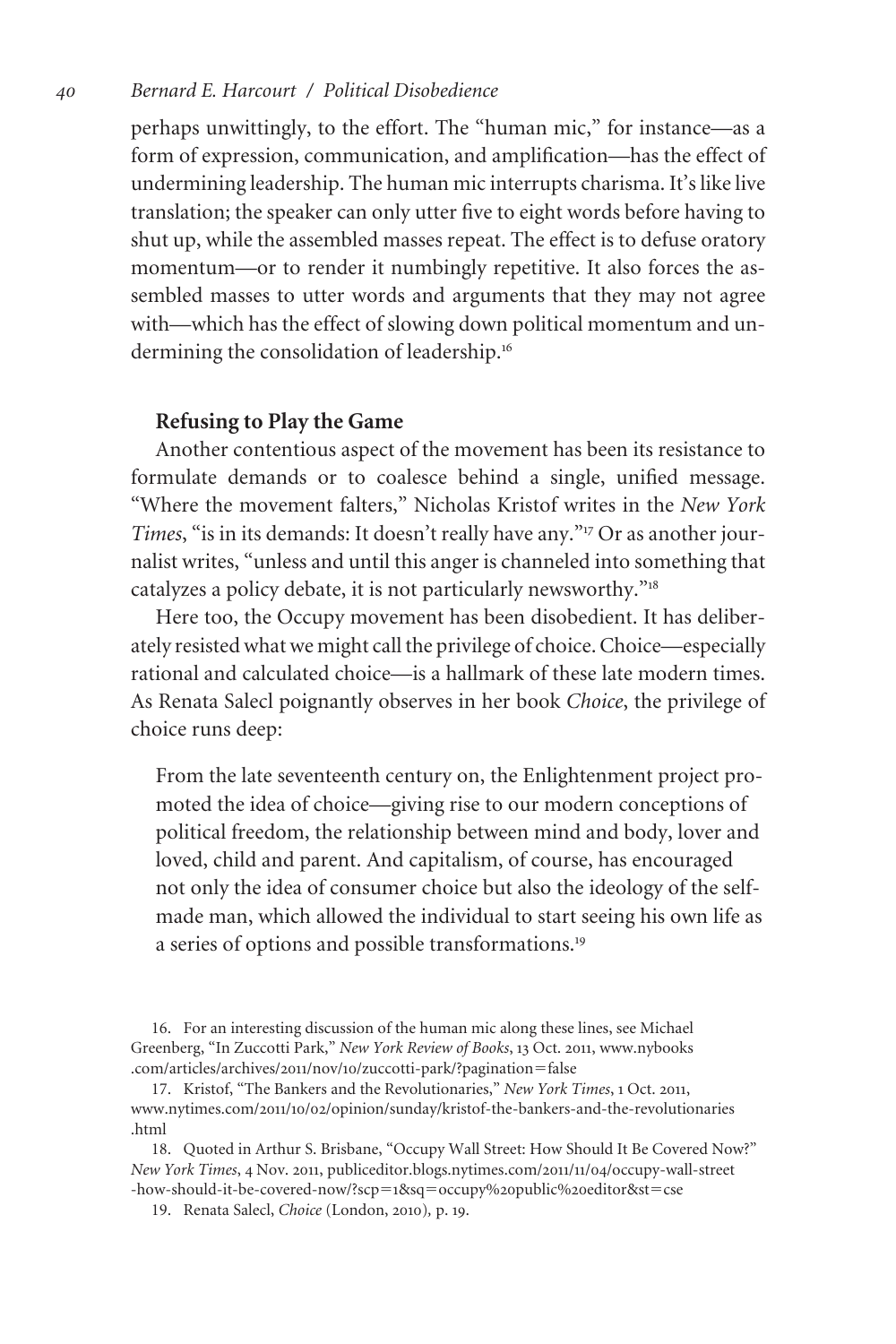The sovereign, choosing self is at the heart of the liberal conception of Western society.<sup>20</sup> No wonder there would be so much pressure for the Occupy movement to make demands, to stake out policy reforms. No wonder so many would try to impose meaning on the movement or to appropriate it—to give it direction, to give it meaning, to give it coherence.

But the Occupy movement resisted. Why? It's impossible to speak for the movement, but it was no doubt, paradoxically, a strategic choice. The resistance to formulating demands allows for wider participation, for a movement with people of—in its own words—many "political persuasions."<sup>21</sup> Resisting choice unifies rather than fractures. It also avoids producing a set of demands that can easily be met yet amount to nothing. As we know far too well, good policy reforms can easily be diluted through amendment, revision, and technicalities that ultimately produce more loopholes than solutions.

The Volcker rule is a perfect illustration—and, not surprisingly, one of those "specific suggestions" that Kristof proposed "for those who want to channel their amorphous frustration into practical demands."<sup>22</sup> The Volcker rule began with a three-page letter to the president by Paul Volcker, former chairman of the Federal Reserve, proposing a simple rule that would ban proprietary trading by commercial banks. Soon enough, in the hands of Congress, it expanded to ten pages of legislation with the passage of the Dodd-Frank Act. Those ten pages then multiplied thirtyfold and got "truffled" with loopholes. When the proposed regulations finally reached the public, the *New York Times*reported, "the text had swelled to 298 pages and was accompanied by more than 1,300 questions about 400 topics."<sup>23</sup> Even Volcker was no longer really in favor of it. "I don't like it, but there it is," Volcker said. "I'd write a much simpler bill. I'd love to see a four-page bill that bans proprietary trading and makes the board and chief executive responsible for compliance."<sup>24</sup>

It is precisely the trajectory of a policy proposal like the Volcker rule that might give one pause. The Occupy movement's resistance to simple demands was a strength. One of the posters at Zuccotti Park read "Resist To Exist." The moment of resistance—of pure resistance, of disobedience—

20. See F. A. Hayek, *The Road to Serfdom: Text and Documents*, ed. Bruce Caldwell (Chicago, 2007), p. 238.

- 21. *OccupyWallStreet,* occupywallstreet.org
- 22. Kristof, "The Bankers and the Revolutionaries."

23. James B. Stewart, "Volcker Rule, Once Simple, Now Boggles," *New York Times,* 21 Oct. 2011, www.nytimes.com/2011/10/22/business/volcker-rule-grows-from-simple-to-complex .html?pagewanted=all

24. Quoted in ibid.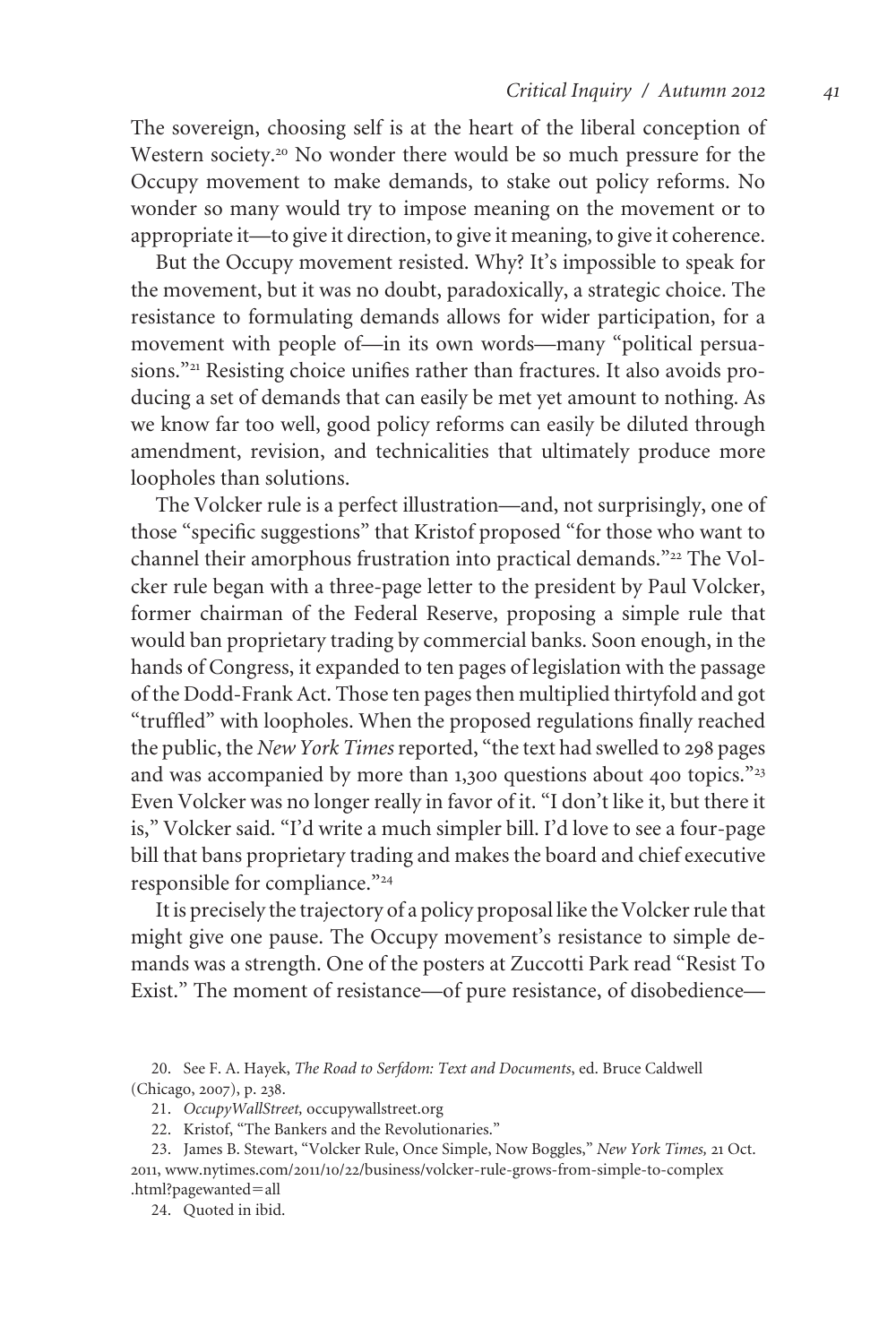was the pulse of the Occupy movement. That was the moment when the movement declared, we will not be governed like this anymore.

### **The Discipline of an Occupation**

Angela Davis said that the true goal of the Occupy movement is to "(Un)Occupy": to *stop* occupations around the globe—especially in the Middle East.<sup>25</sup> Tom Mitchell, in his marvelous essay on "The Arts of Occupation," explores the paradoxical naming, the trope of *occupatio.* "The demand of *occupatio* is made in the full knowledge," Mitchell writes, "that public space is, in fact, *pre-occupied* by the state and the police, that its *pacified* and democratic character, apparently open to all, is sustained by the ever-present possibility of violence."26

The Occupy movement, no doubt, riffed on the different connotations of *occupation*. There is a certain doubleness here. It is especially apparent in the movement's relationship to discipline. General assemblies have orderliness, process, and rules. There are facilitators with designated jobs and stocktakers. There is an order, an imposed orderliness. There are common hand signals with designated meanings. A triangular hand signal raises an issue of process. The rolling arms mean they've heard enough. Interventions need to be short. There is the possibility of a block. The human mic controls. "Mic check, mic check"—the "mic check" becomes a command, an order, a call to attention. And the rules are enforced by the subtle pressure of the assembled group.

I have witnessed discipline at work at both Zuccotti Park and Occupy Chicago. Quite impressive—subtle, forceful, based on an overwhelming sentiment of shared purpose. At a general assembly in Zuccotti Park on the evening of 24 October 2011, the drummers reluctantly but willingly agreed to limit their drumming hours, and the extreme voices at the edges of the consensus were silenced; the shipping committee cajoled the gathered protesters into agreeing to a monthly contract with the local UPS Store at \$500 per month despite reservations that it's a "corporate" account. At a teach-in at the School of the Art Institute of Chicago on 2 December 2011, a protester began challenging one of the speakers, asking questions out of turn about Stalin's purges, repeatedly interrupting the conversation, breaking the order of "stack." The other protesters started by asking him to respect the process and to put himself on stack. He continued to heckle the speaker. The others started to shout him down and eventually asked him to

<sup>25.</sup> See Angela Davis, "(Un)Occupy," in *Occupy! Scenes from Occupied America,* ed. Carla Blumenkranz et al. (New York, 2011), p. 132.

<sup>26.</sup> W. J. T. Mitchell, "Image, Space, Revolution: The Arts of Occupation," *Critical Inquiry* 39 (Fall 2012): 10.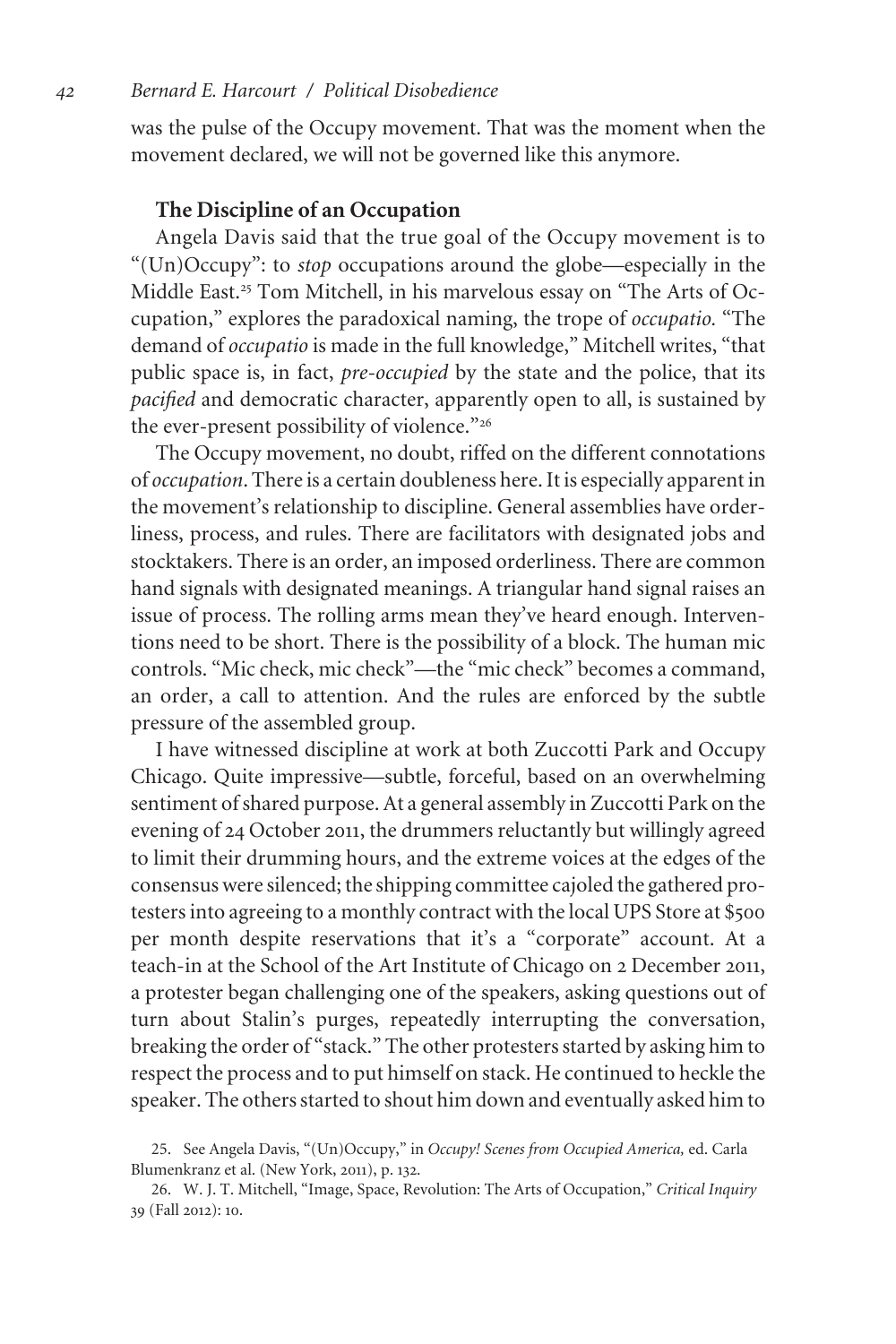leave. There was unison in the room—a shared sense that the rules needed to be respected. There was enforcement brought to bear on the disorderly protester. He was excluded from the gathering. The conversation resumed.

Christopher Berk, a doctoral student at the University of Chicago, spent several nights in Zuccotti Park at Occupy Wall Street from 22 to 25 October 2011 as a participant observer. On the third night, Berk joined the security committee for its evening patrol on the midnight shift and patrolled a section of the park from 12:00 a.m. to 3:30 a.m. on the morning of 25 October. Within Zuccotti Park, which is only 3,100 square meters, there were four "hotspot" areas outlined that morning. In Berk's area alone one of the four sections—there were four to five incidents that required intervention, including one fight, two or three verbal altercations, one theft, and one mental-illness-related incident. These included the expulsion of at least one protester. Here is an extract from Berk's field notes:

12:05 a.m. 5 minutes after shift begins! Increasingly loud yelling, threats, arguing from west side of camp (Liberty and Trinity, near card playing table). Someone yells "security!" Start running over. First one there. 2 people, 1 is extremely drunk. One (will call him "A"): visibly drunk, stumbling, stained white t-shirt, age late 20s. Other ("Cowboy"): skinny, mid-30s, wearing a cowboy hat. Within 10 seconds about 6-8 other members of security group converge. Men separated and encircled by security group. I'm in the group talking with "Cowboy." He's very anxious and angry. Pointing a finger, periodically continues to shout at "A." Head of the watch shift starts asking questions about the incident. "Cowboy" explains that "A" attacked a girl in the camp. Other witnesses clarify and verify: "A" was seen grabbing a girl's arm and shouting epithets. Community watch group asks "A" to leave the camp. Explained behavior is absolutely not tolerated. Escorted out. Hour later, "A" comes back. Tells security he doesn't have anywhere else to sleep—he's escorted back in, told he can sleep it off, then must leave in the morning. "A" passes out on mat. I'm asked to keep an eye on him for the rest of the shift. Doesn't stir.<sup>27</sup>

An occupation requires discipline. It calls for committee structure—open to all, to be sure—general assemblies, websites, Twitter accounts, UPS deliveries, teach-ins, libraries, medical units, and volunteer lawyers. In Chicago, it even calls for a "Soup Brigade" (courtesy of dedicated elderly

<sup>27.</sup> Christopher Berk, unpublished field notes.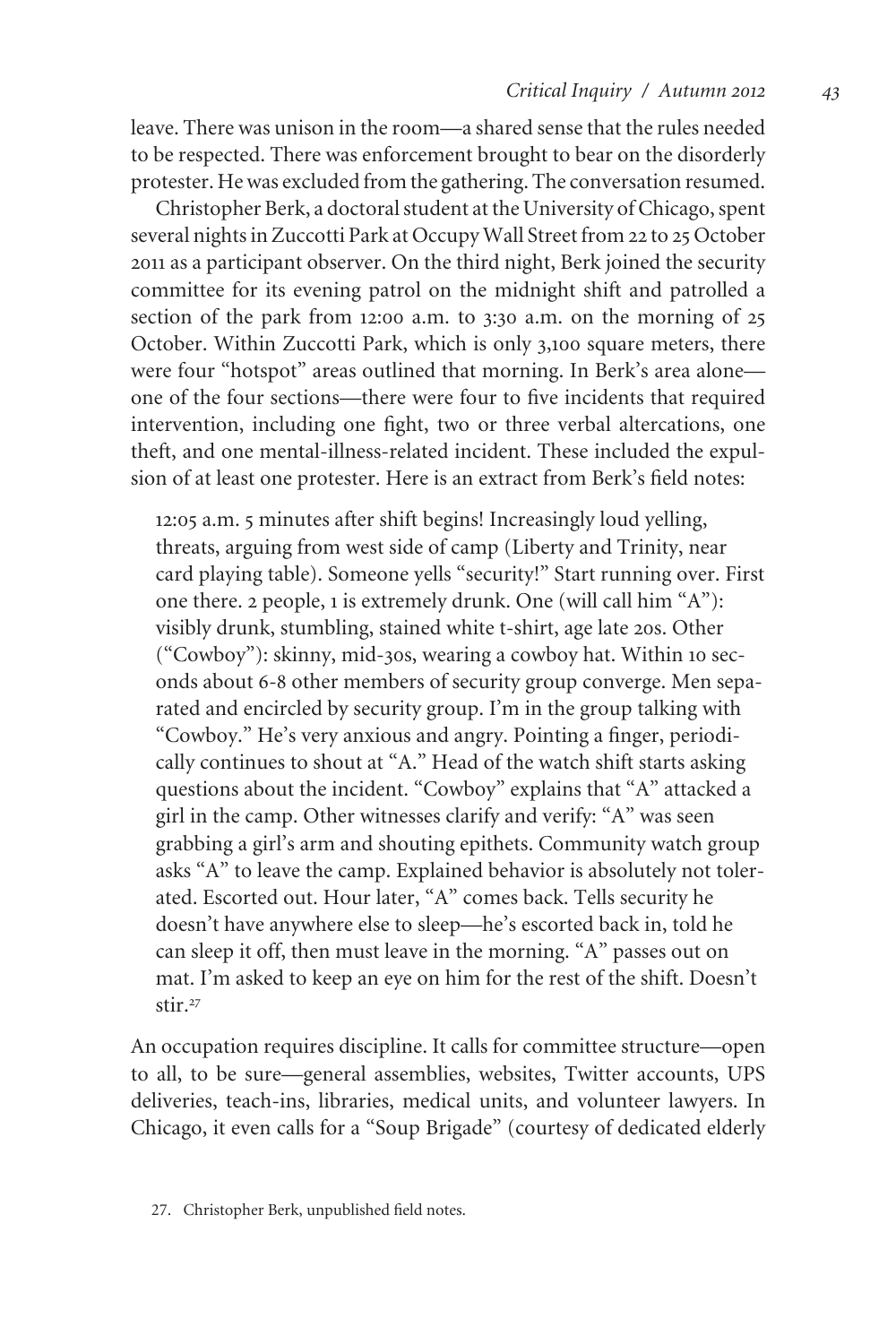women in Hyde Park).<sup>28</sup> An occupation is not just a protest or a march. And this one, clearly, was an experiment in real time—exploring new forms of social organization and trying out new ways of governing itself.

### **A New Grammar**

A leaderless occupation without demands: It is almost as if our language never caught up with this political phenomenon. The new paradigm of political disobedience challenges our very grammar. It calls for a new way of speaking about politics. It demands a more careful syntax.

To begin with, no one can speak for Occupy Wall Street.<sup>29</sup> As a leaderless movement, no individual has the authorial voice to represent the movement or make demands on its behalf. It is not even clear that the movement can legitimately delegate its voice to anyone. The resistance can only be heard, syntactically, from its place of occupation, and only then, I take it, through the coordinated voice of the assembled masses—or via the general assemblies. Any normative statements about what the Occupy movement should do only make sense from their site of occupation.

In other words, to produce an effective normative statement *about* Occupy Wall Street—about what the movement should do—the speaker needs to be physically occupying Wall Street. And not just physically present, but occupying that site, in the sense of having a self-imagination that they are part of the resistance movement. What it takes to occupy, grammatically speaking, does not necessarily require a tent or sleeping bag nor even a poster (though that surely helps), but a self-conception that one is protesting. Mere presence does not even suffice. The journalist on the beat, the visiting tourist, the police officer patrolling the park, or the politician claiming to be responsive to the protesters' demand—none of these would be occupying unless they took the further step of conceiving of themselves as part of the resistance movement. (But even here the self-conception cannot be policed in a conventional way. It is not as if anyone could go up to a person at an Occupy protest and tell them that they are not part of the occupation if they genuinely believe that they are.)

What this implies, first, is those who theorize the Occupy movement anyone who is trying to understand the movement, as I am here—cannot

28. Dawn Turner Trice, "Soup Is on, in Solidarity with Occupy Chicago: Too Old to Camp out, Three Hyde Park Women Find Their Own Way to Support Occupy Chicago," *Chicago Tribune*, 7 Nov. 2011, articles.chicagotribune.com/2011-11-07/news/ct-met-trice-occupy-1107 -20111107\_1\_protest-campaign-senior-citizens-streeterville

29. In this regard, I was struck by the *Financial Times* editorial having the byline "Occupy London" rather than the names of the three members of the economics committee; see David Dewhurst, Peter Dombi, and Naomi Colvin, "How Hayek Helped Us to Find Capitalism's Flaws."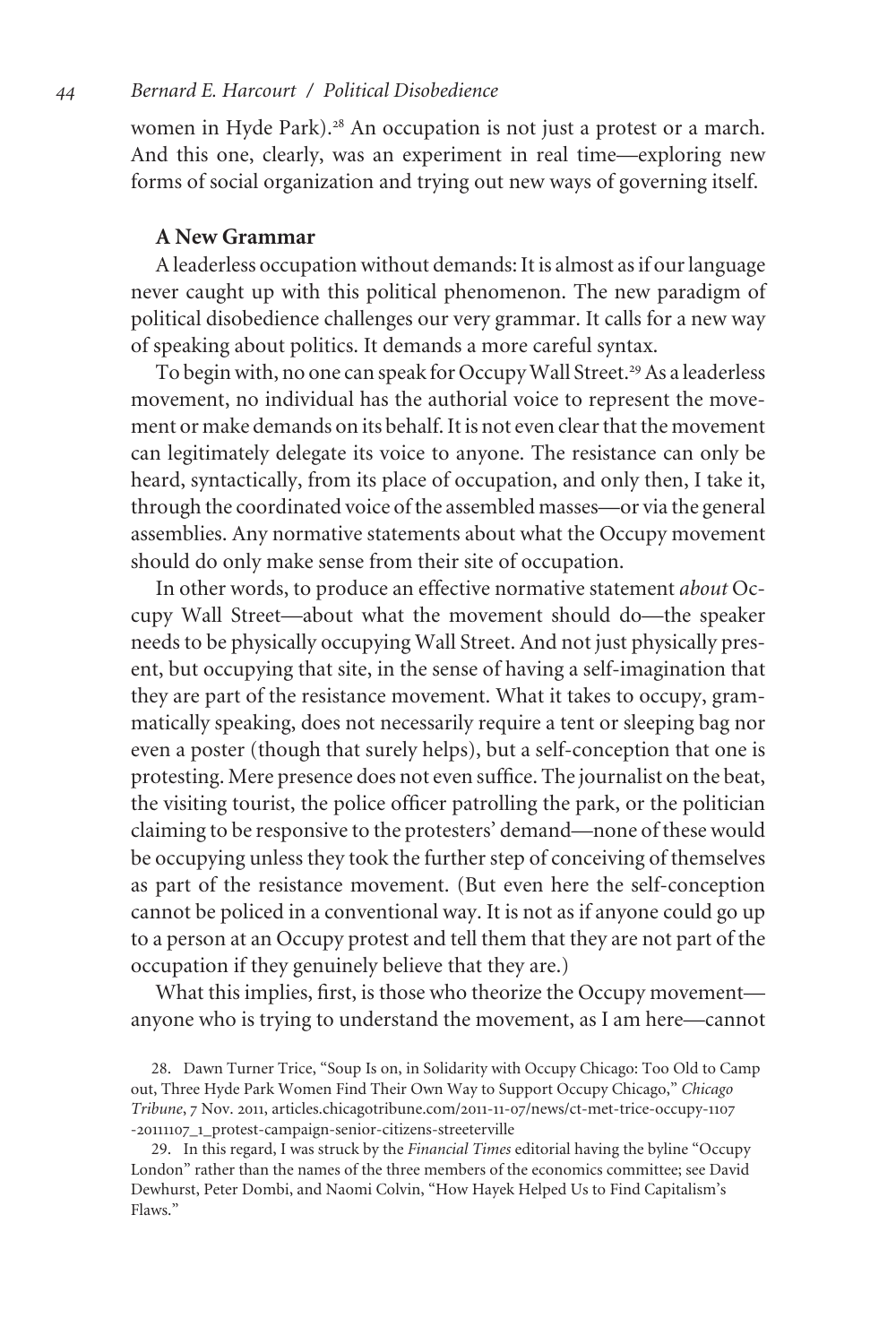speak with authorial voice on behalf of or for the movement, since they are, at the moment, *outside* the movement. This makes it difficult to understand exactly what they are saying. A lot of their formulations—as thinkers *about* the movement—no longer work or can be heard entirely well. This is especially true when they mix in advice.

So, for instance, when Peter Hallward contends in the editorial pages of *The Guardian* that "we will need . . . to convert the polemical clarity of the new slogan—'we are the 99%'—into a commanding political standpoint," somehow the syntax doesn't work; it is not clear who "we" are in this statement nor whom Hallward is addressing.<sup>30</sup> Are "we" assembled protesters on the internet, readers of the paper, "leaders" of a movement, or critics? My sense is that this kind of statement, especially in the form of an editorial in *The Guardian*, is somehow inaudible and slightly meaningless.

This applies equally to the critics and commentators of the movement—whose syntax no longer seems to fully work. When for instance Kristof argued in the *New York Times* that Occupy Wall Street should get an agenda<sup>31</sup> or when the *Wall Street Journal* disdainfully remarked that the movement should stop engaging in "days of feckless rage,"<sup>32</sup> their statements did not fully make sense; it is as if their grammatical formulations cannot be heard properly given the leaderless paradigm of the new resistance movement. They sound like the inaudible noise in Gilles Deleuze and Félix Guattari's *A Thousand Plateaus*—or, perhaps more familiarly, the mwa, mwa, mwa that adults make in Charlie Brown cartoons.

The grammatical problems trace, first, to a spatial issue. Normative statements about Occupy Wall Street—claims about what the movement should do—are functionally inaudible unless the speaker is physically occupying an occupation. Hallward cannot *audibly* tell anyone what Occupy Wall Street should do—any more than the *Wall Street Journal* could unless Hallward is physically occupying an Occupy space. And you can't occupy sitting at your computer, publishing an editorial, or writing in this journal. You cannot occupy at a distance from an occupation.

The problem, second and connectedly, is rhizomic*.* Because the movement is leaderless, there is no one to speak to apart from the assembled protesters at an Occupy site; and there is no way to speak to the resisters

<sup>30.</sup> Peter Hallward, "Occupy Has the Power to Effect Change," *The Guardian*, 22 Nov. 2011, www.guardian.co.uk/commentisfree/2011/nov/22/occupy-movement-change

<sup>31.</sup> See Kristof, "Occupy the Agenda," *New York Times*, 19 Nov. 2011, www.nytimes.com/  $2011/11/20$ /opinion/sunday/kristof-occupy-the-agenda.html?\_r=2

<sup>32. &</sup>quot;Revolting the Masses," *Wall Street Journal,* 21 Nov. 2011, online.wsj.com/article/ SB10001424052970203699404577044583038468266.html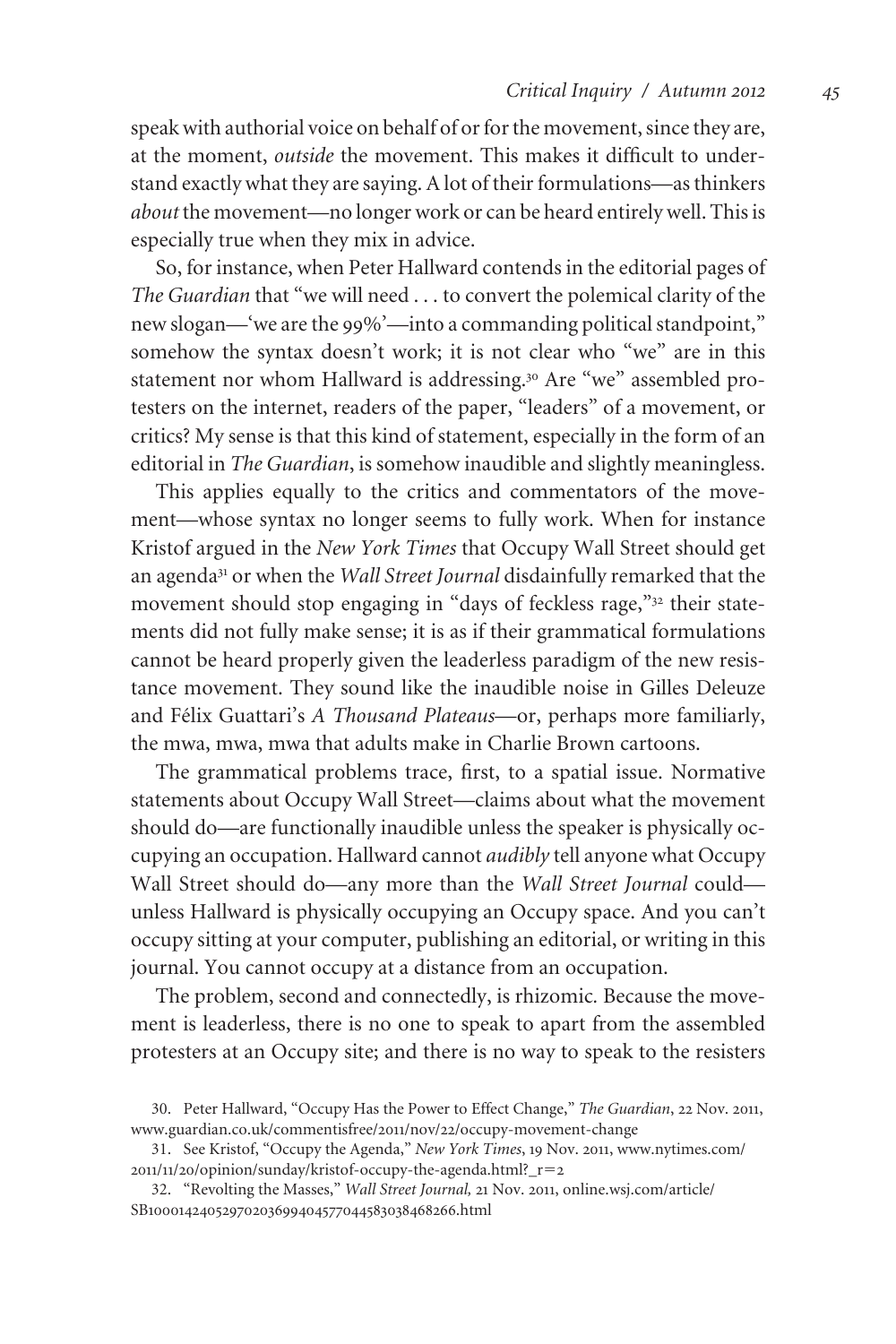unless the speaker situates him or herself as a member of the resistance movement.

But there is a third dimension to the problem—an authorial issue. The conventional sentence structure of the type "People should do xyz" rests on a claim of authority that no longer seems to hold. It is as if timehonored forms of knowledge and expertise no longer grammatically produce truthful statements. The contention from an economist, a politician, a columnist opining about what Occupy Wall Street must do to succeed is no longer fully meaningful because the authors of those sentences themselves have failed, as evidenced by the 2008 financial debacle. Those who are trying to steer the Occupy movement in the right direction—whether in good or ill will—have already run aground, and, as a result, there is no authority to their statements.

The syntactic difficulties extend, I think, within the movement and affect the women and men occupying. The proper noun *Occupy Wall Street*, *Occupy Chicago*, or *Occupy London* as subject term sounds confusing coming out of their mouths, compared to the pronoun*we*. "We should do xyz" is far more "hearable." The reason is that it doesn't make sense for someone at Zuccotti Park, Grant Park, or St. Paul's to talk about the Occupy movement as an object independent of themselves and the other persons occupying the site. Objectifying the movement is a bit like talking about oneself in the third person; it sounds presumptuous. It somehow excludes or resists self-identification. For a protester to say "Occupy Wall Street" rather than "we" communicates that the speaker is not assuming membership in the resistance movement and thereby not occupying the political space.

These new grammatical forms open up the political space to multiple voices, views, and opinions—to a multiplicity of what the movement calls political persuasions. For instance, someone occupying might say that they are pro-union, without the resistance movement itself being pro-union. Others may object and argue that unions are hierarchical institutions that crystallize new forms of oppression. In this sense, one could imagine hearing a large group of Occupy protesters arguing for union bargaining in Wisconsin, but it would not "make sense" for anyone to say that "Occupy Wall Street is pro-union." The grammatical structure of that sentence would not work.

The new syntactic disorder allows for a convergence of multiple views and an overlap of sometimes mutually exclusive ideas, without an exclusionary mechanism operating. There can be progovernment protesters next to antigovernment protesters, for instance, without the resistance movement needing to adjudicate between them. All those statements can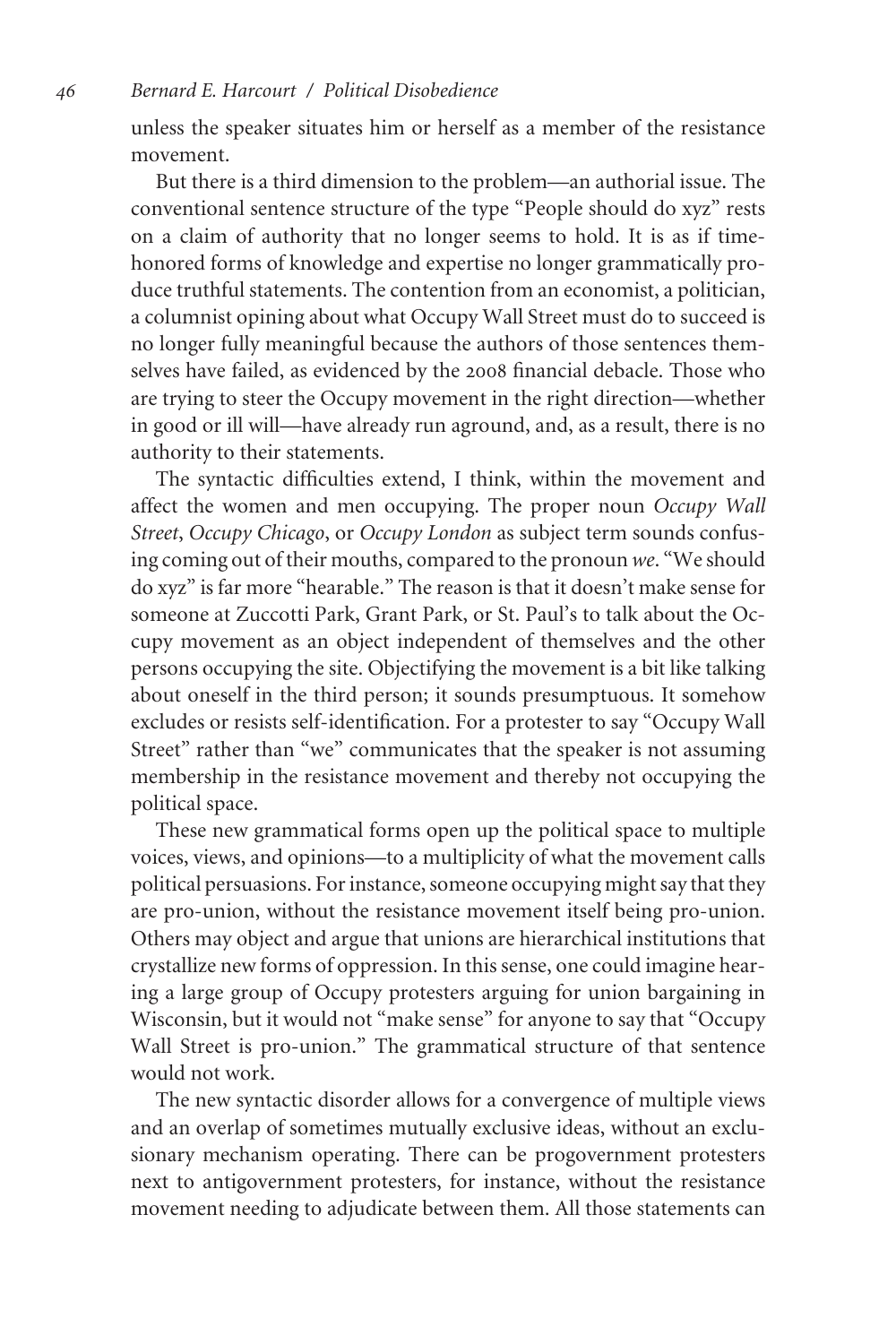be heard, as long as the authors are physically present, occupying, selfidentifying, and voicing their opinions in terms of "we." Of course, a leaderless movement could not enforce any of these new syntactic formations, but that's hardly an issue. Grammar works through who is heard and what makes sense, far less (except in grade school) by means of policing.

## **"We the People": The Myth and Democratic Challenge**

Judith Butler exclaimed at Occupy Wall Street that "we're standing here together making democracy, enacting the phrase 'We the people!'"<sup>33</sup> That's a bold statement—a real reappropriation that raises deep questions about that collective myth.

In an odd way, it almost feels as if the Occupy movement has it harder than other contemporary resistance movements—dare I say, than even the Arab Spring revolutions. The resisters in the Arab world faced (and still today face in militarized Egypt, Syria, and elsewhere) brutal authoritarian regimes and risk (and many lost) their lives. Their courage is unmatched and has been an inspiration around the world. On that count, they have stared down a far more violent and oppressive adversary than anyone else.

But they *had one*. They have an identifiable adversary—oppressive and authoritarian regimes—that they can target, that they can topple. They had and have a concrete goal, grievances, an objective, demands, and a vision for reform all wrapped into one. They can resist until the authoritarian regime cedes power. The protesters in the Arab world have had a cruel advantage.

By contrast, what the Occupy movement itself has revealed is that there really is nothing to overthrow in the United States. In Egypt, there was President Mubarak's regime, and now the military establishment. In Tunisia, the people could oust the longtime President, Zine El Abidine Ben Ali. In Libya, there was Colonel Mu'ammar Gadhafi. In Syria, there is president Bashar al-Assad. Even in Europe today, the political resistance movements aim at specific targets. In Greece, there are the Germans and French, their austerity measures, and the International Monetary Fund. But, in the United States, there is nothing to topple and no one to oust.

With political elections every two to four years, the populace can send their politicians packing, but nothing really seems to change. There are moments of victory and defeat—of celebration and mourning. For some, it was Grant Park on election night in November 2008; for others, it was two years later in 2010. There are times of utter triumph and loss, feelings of ecstasy and despair. And, yet, little changes. Incarcerated populations

<sup>33.</sup> Judith Butler, "Remarks at Zuccotti Park, October 23," *Occupy!* p. 193.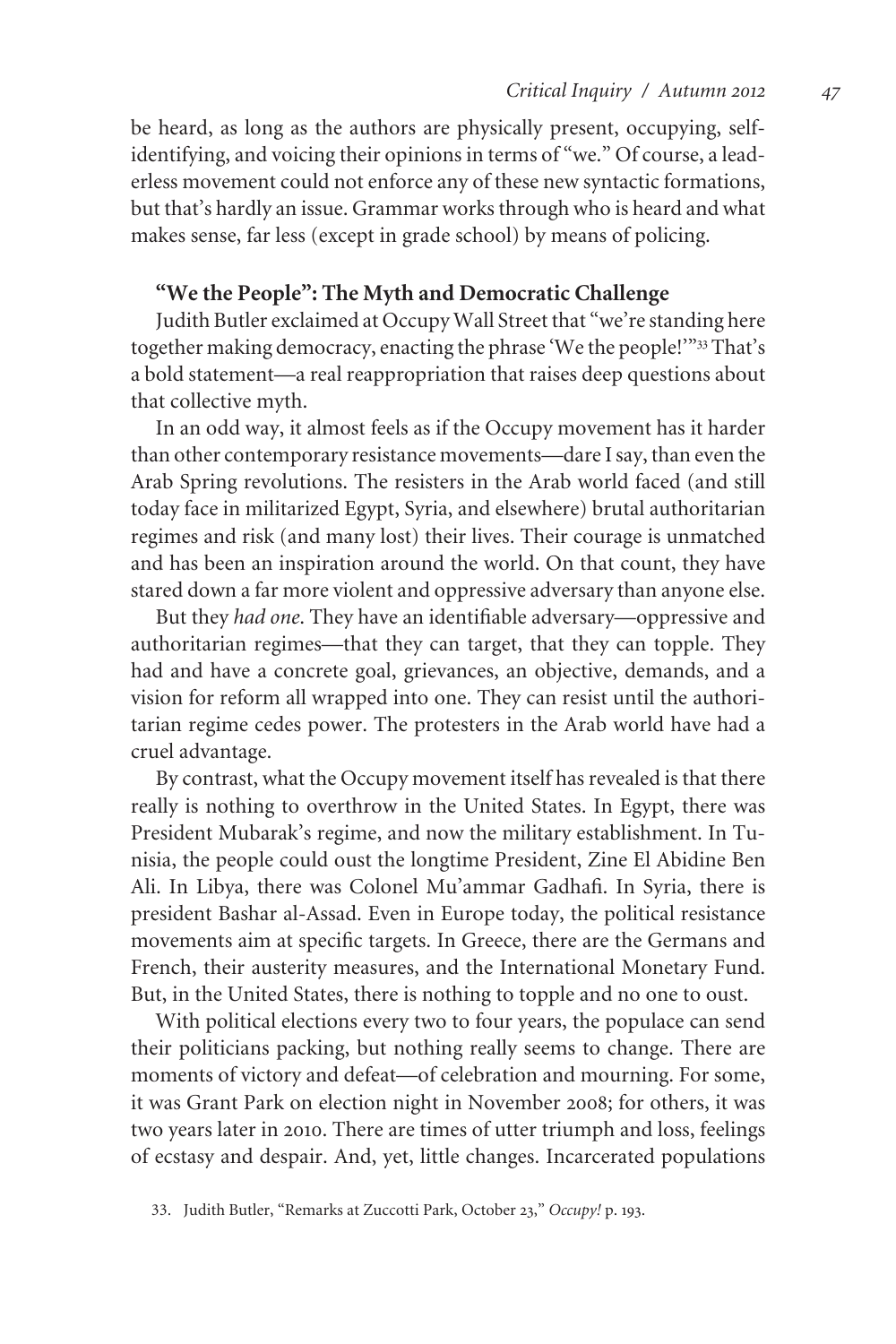continue to grow. Inequality continues to increase. The Democratic years and the Republican years fade into each other and into the steady, plodding march toward massive incarceration and growing inequality. Only state bankruptcy and a brutal recession seem to slow down prison growth today and perhaps only temporarily.

The genius of democratic structures of governance is that there are no targets anymore. There is no monarch, no tyrant, no dictator. By cutting off the king's head—not just metaphorically or methodologically as some had urged us to do, but physically—we, "we the people," so diluted accountability and attribution that we are left unable to find a target to engage, politically. *We* have become the tyrants. It is ingenious, devilishly.

Think about it. The four hundred wealthiest Americans have a combined net worth greater than 150 million Americans. Once upon a time, they would have been marked as nobility: aristocrats. They would have had titles; their social and political relations would have been marked by feudal or aristocratic legal hierarchies. Relations of power would have been legally recognized. Just as we had slave codes for black slaves in the antebellum period, or black codes for African Americans during Reconstruction and Jim Crow, there would have been distinct legal regimes for these four hundred wealthiest Americans at some earlier time.

But not today. We are all equal before the law. We are all—well, practically all—citizens, with "equal" voting rights, with "equal" civil rights. Again, not all—not certain felons who have been disenfranchised or those too poor or uneducated to be able to comply with our administrative hurdles. But extending the franchise here, and equally importantly fighting against insidious forms of voter suppression—noble endeavors indeed—are practically irrelevant when a handful of Americans control such massive resources. The partisan system, dual party politics, Congressional debates, presidential elections—there is neither anything to overthrow nor any way out. That, I take it, is part of what was being said at Occupy Wall Street.

#### **Outlawing Dissent**

The forcible police evictions of Occupy protesters in New York, Chicago, Oakland, DC, Montreal, Toronto, Berlin, and elsewhere raise critical questions about political speech and genuine First Amendment concerns.<sup>34</sup> It is indeed ironic to think that the president-elect was making his

<sup>34.</sup> See Bruce Ackerman and Yochai Benkler, "Occupying the First Amendment," *Huffington Post,* 21 Oct. 2011, www.huffingtonpost.com/bruce-ackerman/occupy-wall-street -first-amendment-\_b\_1023709.html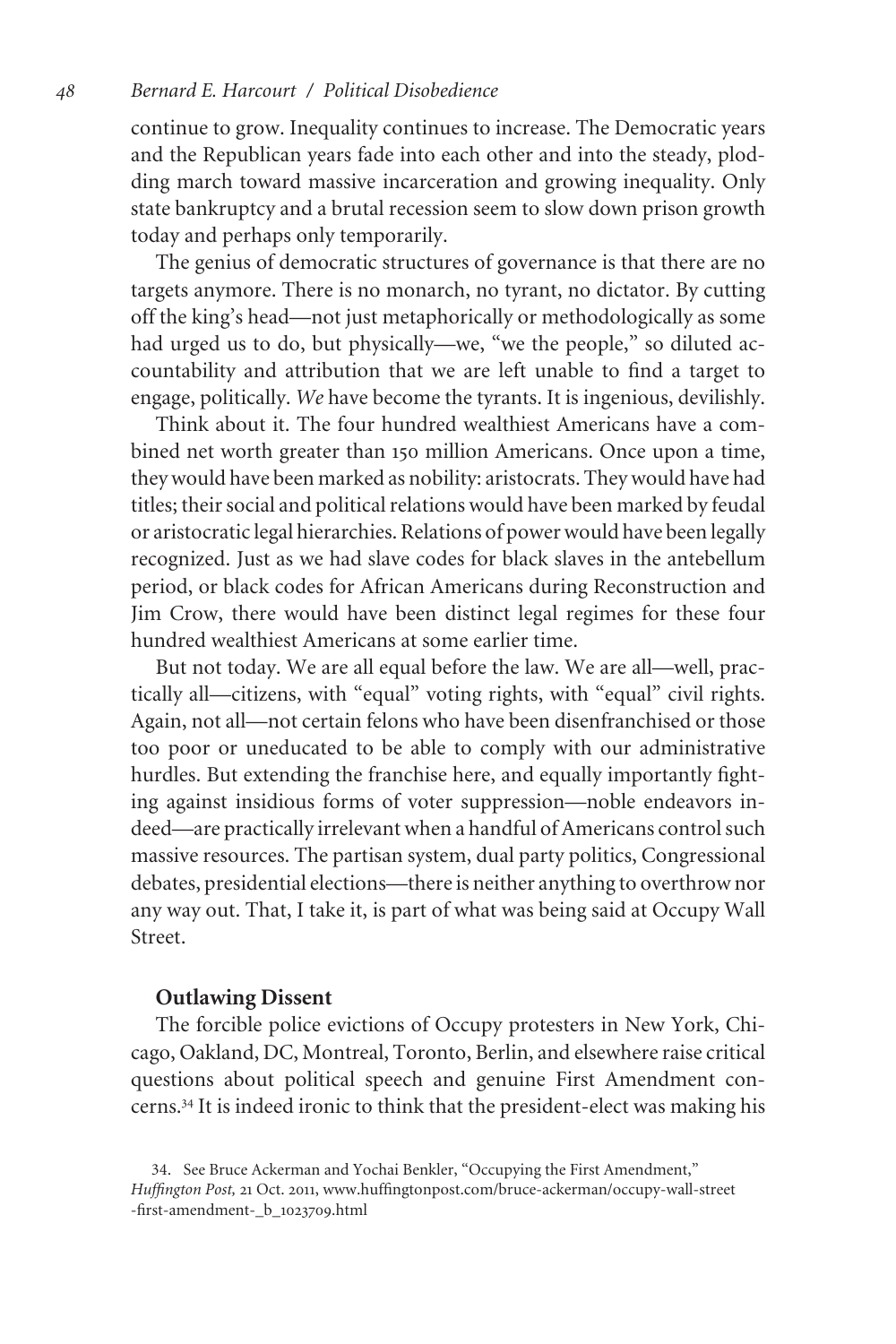political victory speech under a tent in Grant Park "after hours" on the very park where his former chief of staff—mayor of Chicago, Rahm Emanuel would direct the police to *arrest* Occupy protesters.

The contrast three years earlier could not have been greater. In Grant Park on election night 2008, huge tents were pitched, commercial sound systems pounded rhythms and political discourse, enormous TVs streamed political imagery. More than 150,000 people blocked the streets and occupied Grant Park—congregating, celebrating, debating, and discussing politics. That evening, president-elect Barack Obama addressed the crowds late into the night, and the assembled masses swarmed the park to the early morning hours. It was a memorable moment, perhaps a high point in political expression.

The low point would come three years later, almost to the day. On the evening of 15 October 2011, thousands of Occupy protesters marched to Grant Park and assembled at an entrance to the park to engage, once again, in political expression. But this time the assembled group found itself surrounded by an intimidating police force, as police officers and wagons began lining up around the political assembly. The police presence grew continually as the clock approached midnight. Within hours, the Chicago Police Department began to physically arrest the protesters for staying in Grant Park beyond the 11:00 p.m. curfew in violation of a mere park ordinance.

The police could have issued written citations and moved the protesters to the sidewalk. In fact, that's precisely what the police would do a few weeks later at a more obstreperous protest by senior citizens. But not on 15 October or the following Saturday night. Instead of issuing citations, the police physically arrested over three hundred protesters, placed them in handcuffs, treating the municipal park infractions as quasi-criminal charges, booked them, fingerprinted them, and detained them overnight in police holding cells, some for as many as seventeen hours, and then continued to aggressively prosecute the cases.

To make matters worse, the Chicago mayor would follow up the three hundred arrests by enacting draconian antiprotest laws. Under the guise of preparing for the upcoming NATO and G8 summit meetings, the city would tighten its authoritarian grip on speech. Almost as if he was following the script from Naomi Klein's *Shock Doctrine*—as if he was reading her account of Milton Friedman's Chicago Boys as a cookbook recipe, rather than as the ominous episode that it was<sup>35</sup>—Emanuel successfully exploited,

<sup>35.</sup> See Naomi Klein, *The Shock Doctrine: The Rise of Disaster Capitalism* (New York, 2007), pp. 59–87.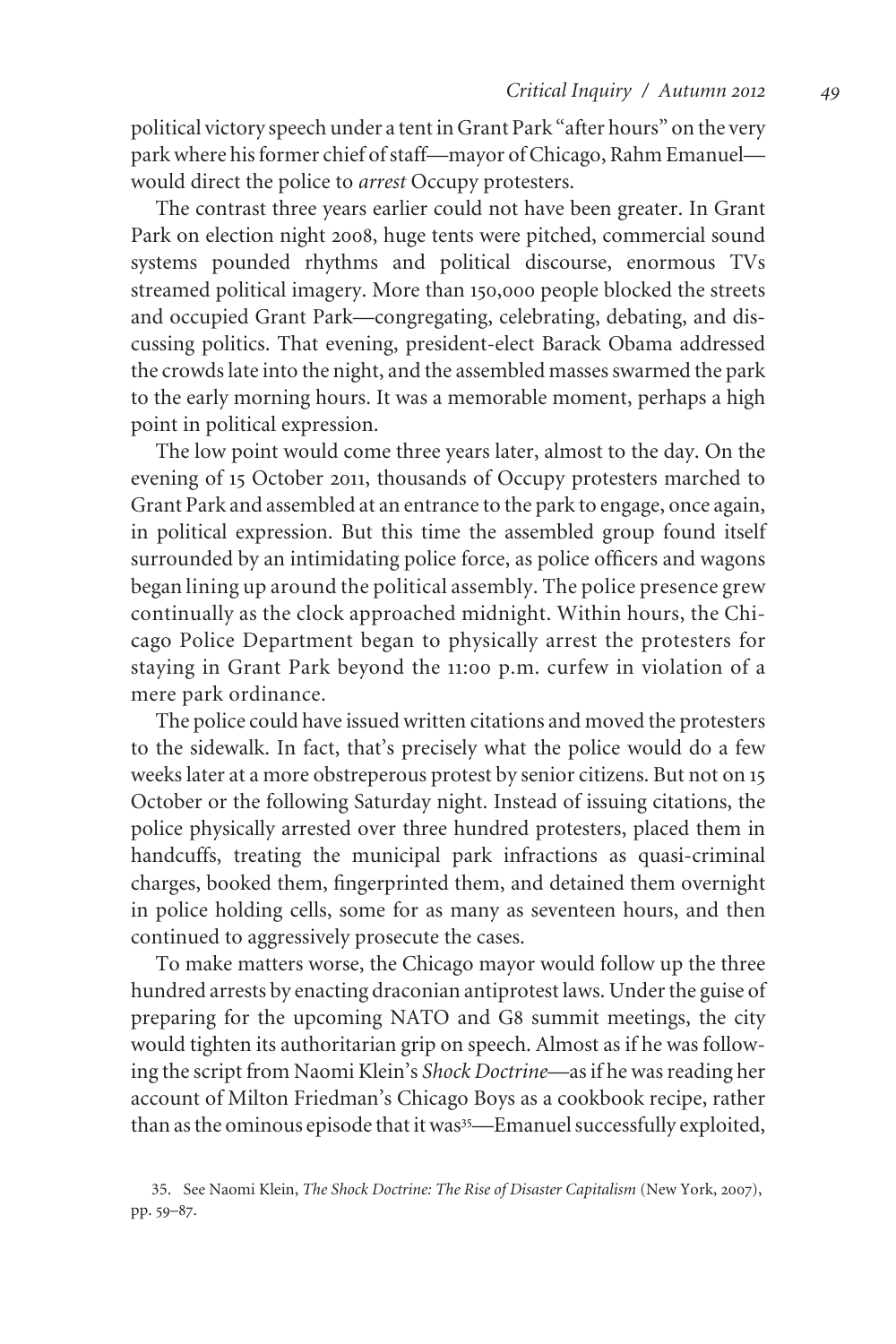in record time, the fear of summit violence to increase his police powers and extend police surveillance, to outsource city services and privatize financial gains, and to make permanent new limitations on political dissent. It all happened—very rapidly and without time for dissent—with the passage of rushed security and antiprotest measures adopted by the city council.

As Friedman wrote in *Capitalism and Freedom*: "Only a crisis—actual or perceived—produces real change. When that crisis occurs, the actions that are taken depend on the ideas that are lying around. That, I believe, is our basic function... until the politically impossible becomes politically inevitable."<sup>36</sup> Or, as Emanuel is reported to have said in 2008: "Rule one: Never allow a crisis to go to waste.... They are opportunities to do big things."<sup>37</sup> In this case, Emanuel gave himself the power to marshal and deputize—I am exaggerating—the United States Drug Enforcement Administration (DEA), the Federal Bureau of Investigation (FBI), the United States Department of Justice's Bureau of Alcohol, Tobacco, and Firearms (ATF), and the entire United States Department of Justice (DOJ)—as well as state police (the Illinois Department of State Police and the Illinois attorney general), county law enforcement (State's Attorney of Cook County), and any "other law enforcement agencies determined by the superintendent of police to be necessary for the fulfillment of law enforcement functions."<sup>38</sup> "The final catch-all allow[ed] Emanuel to hire," Andy Thayer wrote, "'anyone he wants, be they rent-a-cops, Blackwater goons on domestic duty, or whatever.'"<sup>39</sup>

City governments cracked down on the Occupy movement across the country, and some municipalities, like Chicago, enacted draconian antiprotest laws to quiet dissent. It is almost as if our political leaders feared the Occupy movement might lead to revolution.

#### **A Fourth Left**

Eli Zaretsky's *Why America Needs a Left* tells a distinctly American story about a succession of radical social movements in the United States—from slavery abolitionists, to populist, labor, and socialist movements leading to the New Deal, to the civil rights and New Left protests of the 1960s. Zaretsky paints

36. Milton Friedman, "Preface, 1982," *Capitalism and Freedom* (Chicago, 2002), p. xiv.

37. Quoted in Jeff Zeleny, "Obama Weighs Quick Undoing of Bush Policy," *New York*

*Times*, 9 Nov. 2008, www.nytimes.com/2008/11/10/us/politics/100bama.html?pagewanted=all

38. City of Chicago, *Ward 49* website, "Substitute Ordinance," www.ward49.com/site/files/ 322/6327/335275/592046/G8NATOSub.pdf

39. Bernard Harcourt, "Outlawing Dissent: Rahm Emanuel's New Regime," *The Guardian*, 19 Jan. 2012, www.guardian.co.uk/commentisfree/cifamerica/2012/jan/19/outlawing-dissent -rahm-emanuel-new-regime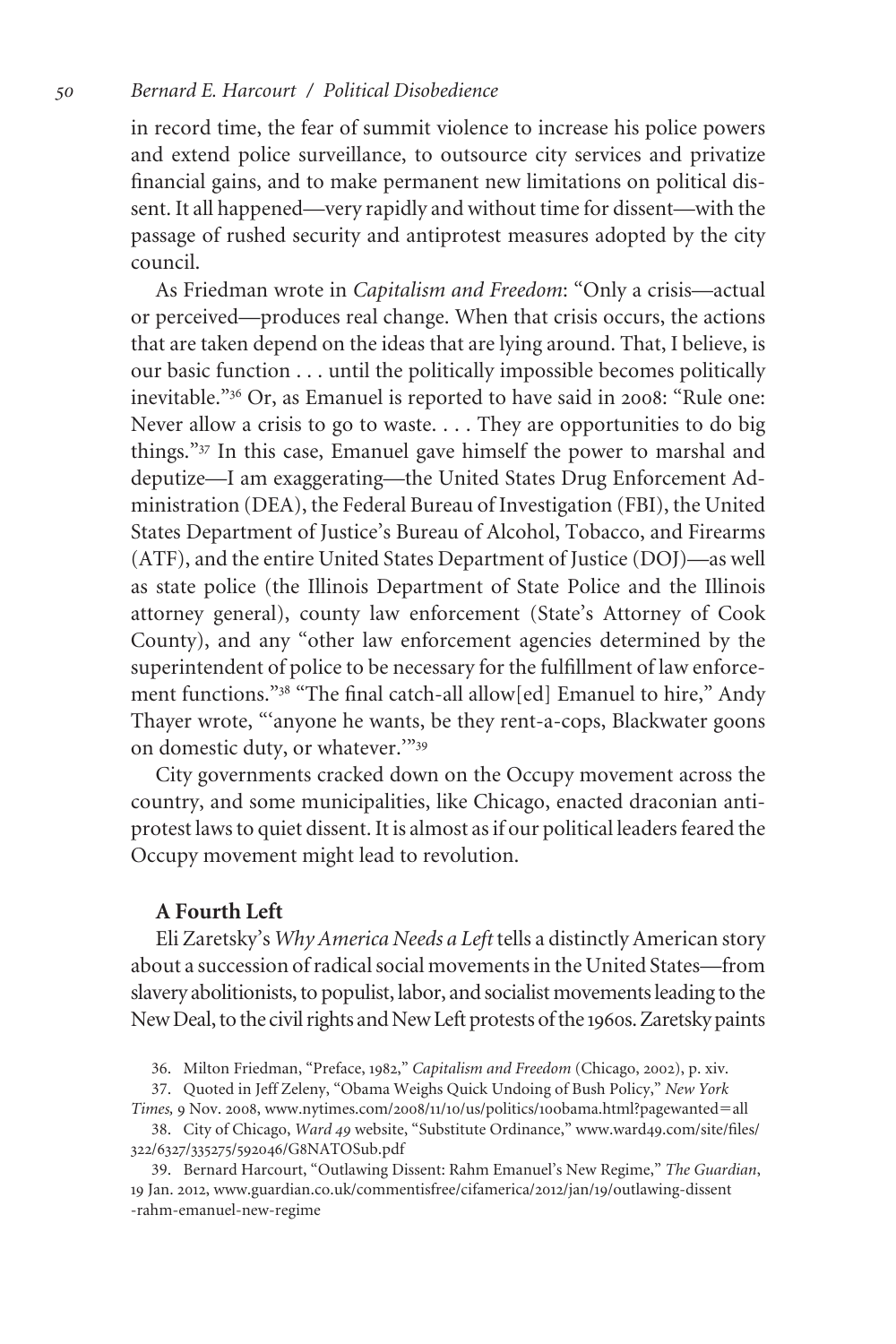a history of recurring, deep, structural crises—nineteenth-century slavery, turn-of-the-century laissez-faire capitalism, post-war-finance-led globalization, and the cold war—each of which would regenerate a Left that would formulate renewed demands for equality along racial, socioeconomic, and civic-political lines.

Zaretsky identifies a fourth structural crisis today—corresponding to what many of us call the current neoliberal predicament. He ends his book with a timely question: "Is it possible to build a fourth American left?"<sup>40</sup>

Occupy Wall Street writings that have emerged from the movement, as well as some recent studies of social movements more generally, point strongly to the affirmative. Catherine Corrigall-Brown's *Patterns of Protest* is particularly enlightening in revealing the magnitude of political activism in America today: almost a full two-thirds of Americans have participated "in a social movement organization or attended a protest at some point in their lives."<sup>41</sup> Some have begun to call the United States a "social movement society" (quoted in *P*, p. 16). And this growing political activism is likely to compound; studies of 1960s protesters find that political mobilization has long-lasting effects. These activists "continue to espouse leftist attitudes, define themselves as liberal or radical in orientation, and remain active in contemporary movements and other forms of political activity" (*P*, p. 42).

Robert Putnam's notorious diagnosis of the demise of civic participation is only half the story, apparently. Americans may be bowling alone but marching together. Political activism is greater today than it was in the 1960s and 1970s. The May '68 protests may have garnered more attention, but, as Corrigall-Brown shows, "protest levels in the United States and other modern industrial democracies are considerably higher today" (*P*, pp. 133–34).

The Occupy movement provides strong evidence of a renewed and emerging Left. As a form of raw protest and resistance, of pure critique, of "political disobedience," the Occupy movement has tapped a deep well of solidarity, of passion, and community and has provoked a wide-scale political reawakening. Drawing on successful recent mobilizing strategies, the Occupiers cobbled together—in a form of bricolage that resembles their tarped tents and cardboard posters—a unique mix of rhizomic leaderlessness, consensus-based general assemblies, and spatial occupations, and avoided the kind of divisive internecine battles that so often have

<sup>40.</sup> Eli Zaretsky, *Why America Needs a Left: An Historical Argument* (Cambridge, 2012), p. 15.

<sup>41.</sup> Catherine Corrigall-Brown, *Patterns of Protest: Trajectories of Participation in Social Movements* (Stanford, Calif., 2012), p. 16; see also p. 3; hereafter abbreviated *P*.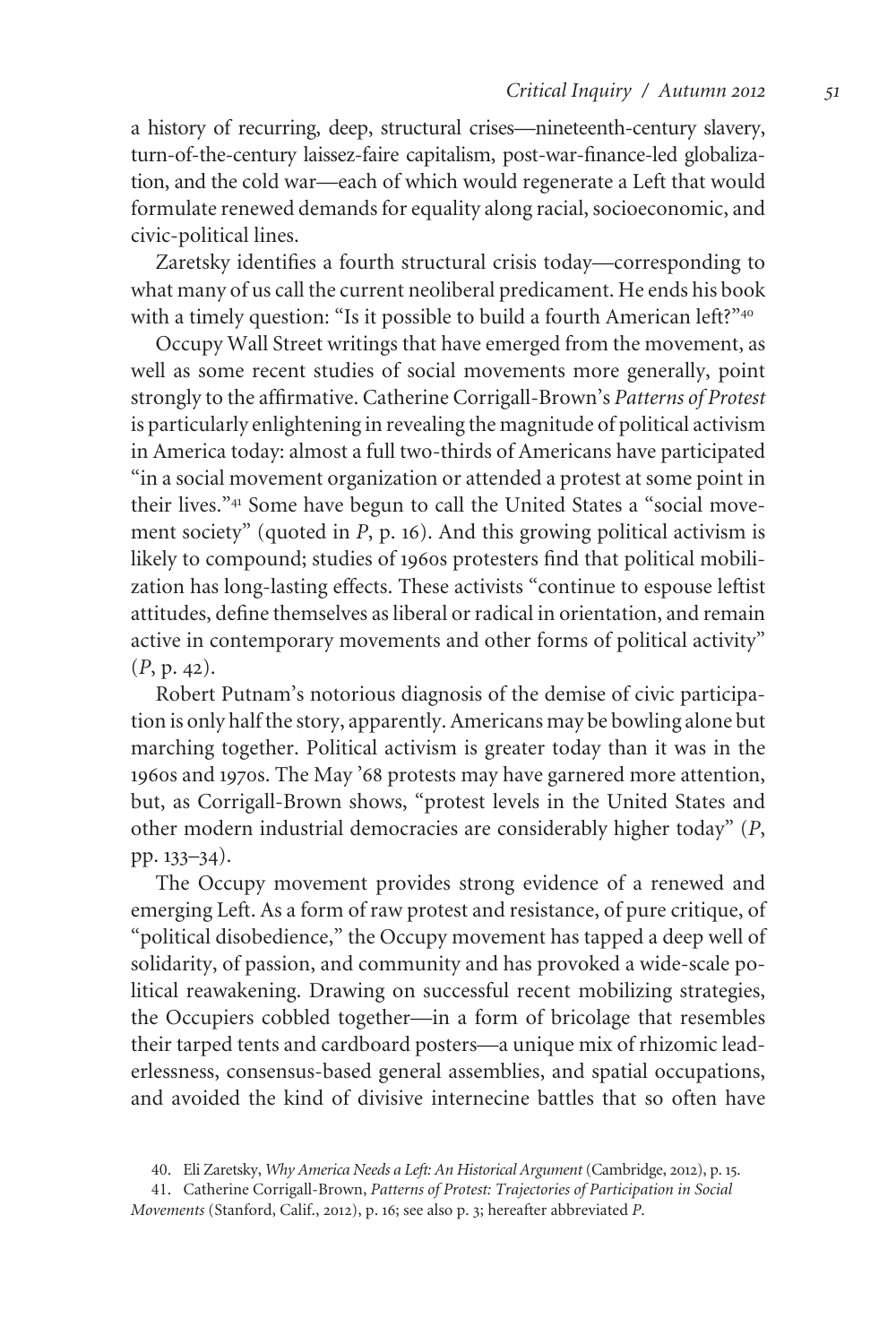immolated the Left. This movement may well be, in Noam Chomsky's words, "a significant moment in American history."<sup>42</sup>

In the process, the Occupy movement has opened possibilities that many no longer believed existed. That is, at least, the palpable feeling one gets reading the texts emerging from the movement—the numerous, short, moving interventions. It is what you hear, for instance, in the voice of Manissa Maharawal in *Occupy!*—a delicious collection of essays by Occupiers—as she rides her bike home after an intense debate at Occupy Wall Street over issues of racism, classism, and patriarchy:

*Later that night I biked home over the Brooklyn Bridge and I somehow felt like, just maybe, at least in that moment, the world belonged to me as well as to everyone dear to me and everyone who needed and wanted more from the world. I somehow felt like maybe the world could be all of ours*. 43

This palpable feeling pervades the personal accounts. You hear it so vividly in Michael Taussig's essay "I'm so Angry I Made a Sign."<sup>44</sup> A deep current of emancipation, of liberation, of renewed hope, and of political and spiritual reawakening runs through the stories. It is as if political disobedience engenders an emotional or psychological state of open possibilities. In their preface to *Occupy!* the editors note:

The genesis of this book is that we were lucky enough to be in New York, and in America, at the start of the occupations of public ground that began in September 2011. We started as participant-observers . . . . As time went on, we became observers more explicitly. Something was unfolding, which was becoming one of the most significant and hopeful events of our lifetime.<sup>45</sup>

This idea—"one of the most significant and hopeful events of our lifetime"—runs through the personal accounts like a leitmotif. There is a palpable element of exuberance in the collective assemblies, in the communal sharing, in the lived experiences of the Occupiers. "What unified this disparate throng was a tangible sense of solidarity, a commitment to the cause of the occupation, but also an evident commitment to each other," the Writers for the 99% recount in their "inside story" of Occupy Wall Street. "It was not unusual for food packets of cookies or pretzels, or

- 43. Manissa Maharawal, "Standing Up," in *Occupy!* p. 40.
- 44. See Michael Taussig, "I'm so Angry I Made a Sign," *Critical Inquiry* 39 (Fall 2012): 56–88.
- 45. Astra Taylor et al., preface to *Occupy! p. vii.*

<sup>42.</sup> Noam Chomsky, "Occupy, a Forum," *What Is Occupy? Inside the Global Movement* (New York, 2011), p. 62.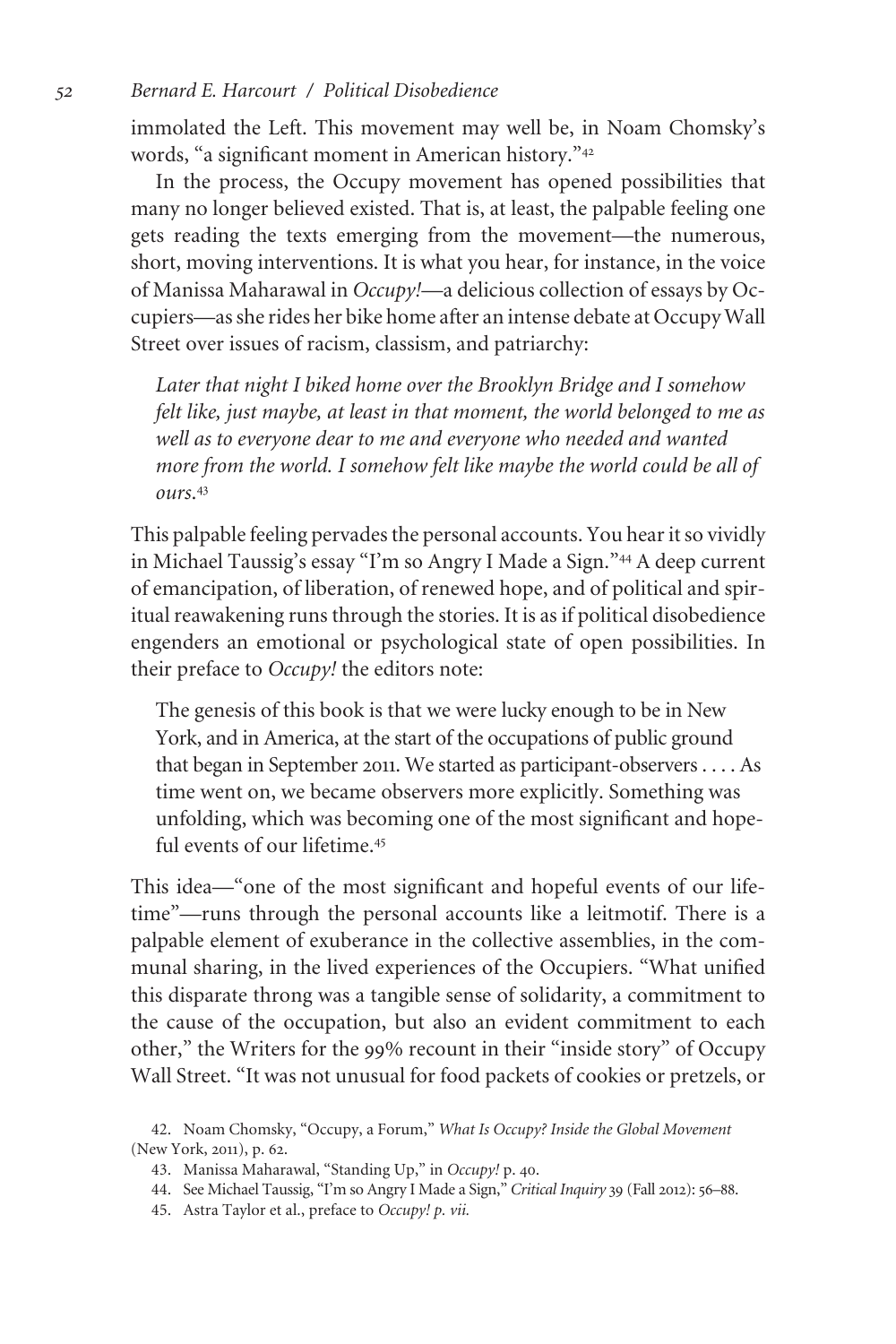bottles of water to be passed hand-to-hand around the rows, shared by strangers who had just become comrades."<sup>46</sup> There was an overwhelming sense of community.

The Occupiers found pleasure in protest, too. The dancing ballerina, the drumming circles, the mimes, the human microphone, the imaginative, hilarious, and haunting posters... *the posters, God they are so good!* This mix of humor, anger, poetry, and politics is so inspiring. "Money talks—too much. Occupy!" reads another poster, with a belt on the bull's muzzle.<sup>47</sup> "They piss on us and call it trickle down."<sup>48</sup> "I'm Not a Hippy I Have 3 Jobs But I'm Still Broke."<sup>49</sup> "When Injustice Becomes Law Resistance Become Duty."<sup>50</sup> The mix of playfulness and sincerity, of anger at injustice, is overwhelming—deeply refreshing and motivating.

There is indeed a strong sense of community, but also of each person's place in the collective—whether they are homeless, struggling, working, or privileged. There is keen awareness of race, class, and gender. The Writers for the 99% describe a tactic they call "*step up/step back*"; the concept is for "those requesting time to speak to consider whether they might 'step up' by recognizing their relatively privileged role in society at large and cede the floor, or 'step back,' to allow someone from a group with traditionally less opportunities to have their voice heard" (*W*, p. 30). There are lengthy engagements with the socioeconomic dimensions of occupation—especially within Zuccotti Park, where there was even talk of an "Upper East Side"—and efforts to address these tensions. And, throughout, there was a desire to not allow the politics of class to eclipse issues of identity, or vice versa, but to work toward an integrated notion of class and identity politics—in the manner of Lisa Duggan's brilliant book, *Twilight of Equality*.

Why America needs a Left, in Zaretsky's view, ultimately turns on the relationship between radical Left movements and the more liberal democratic mainstream. On Zaretsky's account, *both* need each other: "Without a left, liberalism becomes spineless and vapid; without liberalism, the left becomes sectarian, authoritarian, and marginal."<sup>51</sup> The first is surely true—and, sadly, in evidence today. But the second part of Zaretsky's claim is less accurate. Truth is, there's hardly ever been a time in American history without a liberal mainstream. All the major political crises trig-

94.

- 49. Niki Saval, "Labor, Again," *Occupy!* figure reproduced on p. 113.
- 50. Maharawal, "Standing Up," figure reproduced on p. 39.
- 51. Zaretsky, *Why America Needs a Left*, p. 2.

<sup>46.</sup> Writers for the 99%, *Occupying Wall Street: The Inside Story of an Action That Changed America* (New York, 2011), p. 26; hereafter abbreviated *W*.

<sup>47.</sup> Sarah Resnick, Sarah Leonard, and Taylor, "Scenes from an Occupation," *Occupy!* p.

<sup>48.</sup> Taussig, "I'm so Angry I Made a Sign," p. 62.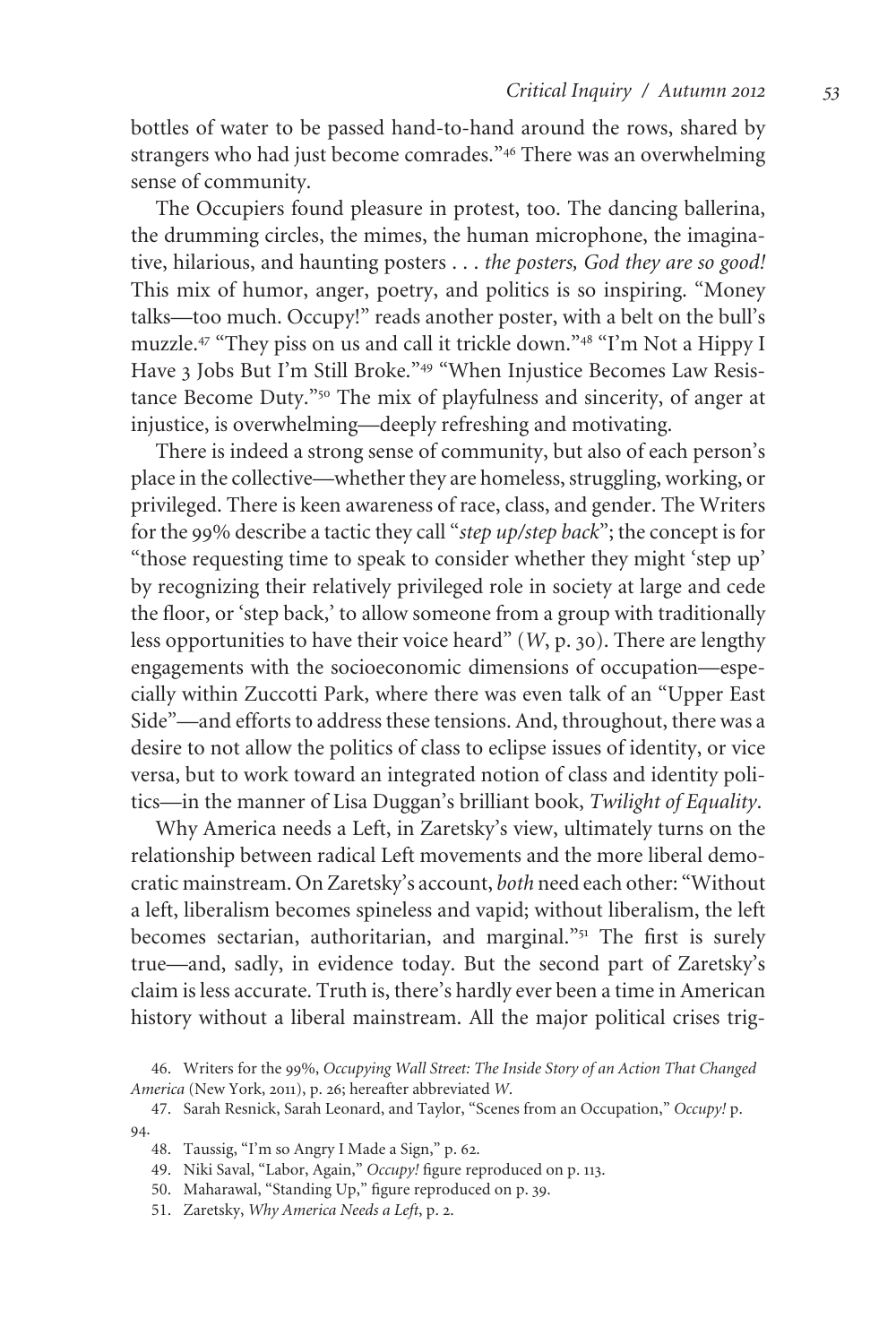gered both a liberal response and a more radical Left one. In practically all of the cases (except for brief periods), the radical elements lost out—which is also true in Europe, as evidenced by the eclipse of the Levellers in England in the aftermath of the civil war and of course, eventually, of the Jacobins in France.

No, the "sectarian, authoritarian, and marginal" tendencies of prior Left movements cannot be attributed to the absence of a liberal mainstream. They are, rather, a distinctive propensity of the Left—or, at least, of the various Lefts in the past. One of the most striking features of the Occupy movement is precisely the lengths to which it has gone to avoid these pitfalls.

The Occupy movement deliberately resists sectarian and authoritarian tendencies—which has prompted, not surprisingly, criticism from both the more militant on the Left and traditional mainstream liberals. By specifically resisting the urge to formulate policy demands, to endorse party politics, or to embrace the worn-out ideologies of the cold war, by strenuously pushing back against efforts to empower particular individuals or small vanguard groups, by insisting on the primacy of pure resistance, outrage, and political protest, by allowing all voices to be heard—at the risk of cacophony—the Occupy movement has very deliberately cultivated a nonsectarian, nonauthoritarian ethos. As the Writers for the 99% emphasize, "Zuccotti Park is home to both proponents of specific reforms such as reinstating the Glass-Steagall Act, and revolutionaries calling for the complete overthrow of capitalism, or indeed an anarchistic abolition of all hierarchies in American government and society" (*W*, p. 61).

The most striking feature of Occupy remains this palpable sense that something meaningful has happened. "'We found each other,'" Naomi Klein writes.<sup>52</sup> "That sentiment captures the beauty of what is being created here. A wide-open space (as well as an idea so big it can't be contained by any space) for all the people who want a better world to find each other. We are so grateful."<sup>53</sup> Chomsky adds, "I've never seen anything quite like the Occupy movement in scale and character."<sup>54</sup>

In the end, the character and scale of the Occupy movement is inextricably linked, I believe, to this new form of political engagement: political disobedience. And if that term makes any sense, if it bears any resonance, then those who have occupied and the many other politically disobedient will continue to resist—to resist making policy demands, to resist conven-

<sup>52.</sup> Klein, "The Most Important Thing in the World," *This Changes Everything: Occupy Wall Street and the 99% Movement*, ed. Sarah van Gelder et al. (San Francisco, 2011), p. 45.

<sup>53.</sup> Ibid.

<sup>54.</sup> Chomsky, "Occupy, a Forum," p. 62.